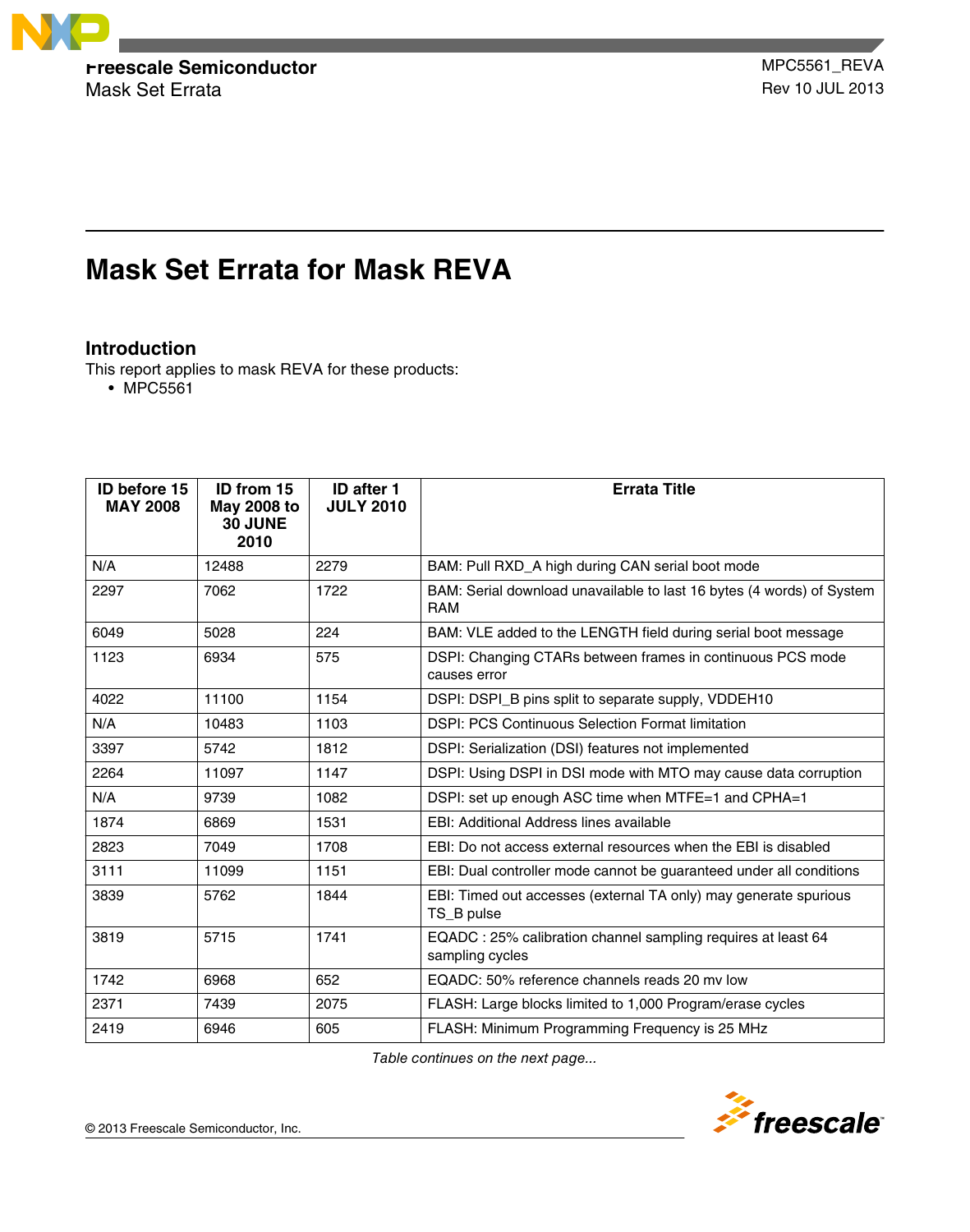

| <b>ID before 15</b><br><b>MAY 2008</b> | ID from 15<br><b>May 2008 to</b><br>30 JUNE<br>2010 | ID after 1<br><b>JULY 2010</b> | <b>Errata Title</b>                                                                                                                         |
|----------------------------------------|-----------------------------------------------------|--------------------------------|---------------------------------------------------------------------------------------------------------------------------------------------|
| 1745                                   | 7444                                                | 2083                           | FLASH: The ADR register may get loaded with a flash address even<br>through no ECC error has occurred                                       |
| 715                                    | 6764                                                | 1111                           | FMPLL: LOLF can be set on MFD change                                                                                                        |
| N/A                                    | 8014                                                | 2181                           | FMPLL: Non-zero pre-divider values can cause PLL lock failure                                                                               |
| 4527                                   | 5874                                                | 507                            | FMPLL: Oscillator Gain Increased                                                                                                            |
| N/A                                    | 18087                                               | 1232                           | FMPLL: Reset may not be negated if an external reset occurs during a<br>software initiated PLL relock sequence                              |
|                                        |                                                     | 6531                           | FMPLL: Selecting GPIO mode on RSTCFG/PLLCFG[0:1] may cause<br>PLL failure after a reset                                                     |
|                                        |                                                     | 3407                           | FlexCAN: CAN Transmitter Stall in case of no Remote Frame in<br>response to Tx packet with RTR=1                                            |
| 4414                                   | 5952                                                | 1557                           | FlexCAN: Corrupt ID may be sent in early-SOF condition                                                                                      |
| N/A                                    | 23304                                               | 2685                           | FlexCAN: Module Disable Mode functionality not described correctly                                                                          |
| 3617                                   | 5729                                                | 1794                           | FlexCAN: New Feature - Individual Message Mask Registers                                                                                    |
| 3567                                   | 5804                                                | 352                            | FlexCAN: New feature - Individual RX matching and Message Queuing                                                                           |
| 3566                                   | 6413                                                | 1654                           | FlexCAN: New feature - Self reception disable                                                                                               |
| 3138                                   | 5790                                                | 1895                           | FlexCAN: New feature - Transmit (TX)/Receive (RX) Warning Interrupts                                                                        |
| N/A                                    | 34749                                               | 2424                           | FlexCAN: switching CAN protocol interface (CPI) to system clock has<br>very small chance of causing the CPI to enter an indeterminate state |
| 3657                                   | 5740                                                | 1808                           | FlexRay: A boundary violation frame followed by a valid startup frame<br>during the startup phase may cause an abort of the startup         |
| N/A                                    | 12733                                               | 2302                           | FlexRay: Message Buffer can not be disabled and not locked after CHI<br>command FREEZE                                                      |
| N/A                                    | 13967                                               | 2344                           | FlexRay: Repeated wakeup after leading coldstart has too short<br>WAKEUP_LISTEN phase                                                       |
| 4128                                   | 5945                                                | 1545                           | FlexRay: Slot Status of Double Transmit Message Buffers updated<br>incorrectly                                                              |
| 5891                                   | 6036                                                | 1958                           | FlexRay: System memory access immediately timed out if<br>SYMATOR[TIMEOUT] set to 0x1F                                                      |
| 5890                                   | 6415                                                | 1657                           | FlexRay: System memory overwritten or invalid data transmitted after<br>timeout of system memory read access                                |
| N/A                                    | 36635                                               | 1429                           | Flexray: No reception in slot in dynamic segment                                                                                            |
| 6034                                   | 6266                                                | 789                            | MPC5561: SIU_MIDR[PARTNUM] is 5561, [MASKNUM] is 0x01,<br>DID[PIN]=0x161                                                                    |
| 4387                                   | 5892                                                | 547                            | MPC5561: VSTBY pin current is higher than expected                                                                                          |
| N/A                                    | 40092                                               | 6726                           | NPC: MCKO clock may be gated one clock period early when MCKO<br>frequency is programmed as SYS_CLK/8.and gating is enabled                 |
| 1800                                   | 7216                                                | 1957                           | NPC: MCKO_DIV can be set to 0x0 (1X MCKO)                                                                                                   |
| 2273                                   | 7451                                                | 2096                           | NZ6C3: No sync message generated after 255 direct branch messages<br>in history mode                                                        |
| 2706                                   | 7456                                                | 2103                           | NZ6C3: Data Trace of stmw instructions may cause overruns                                                                                   |

*Table continues on the next page...*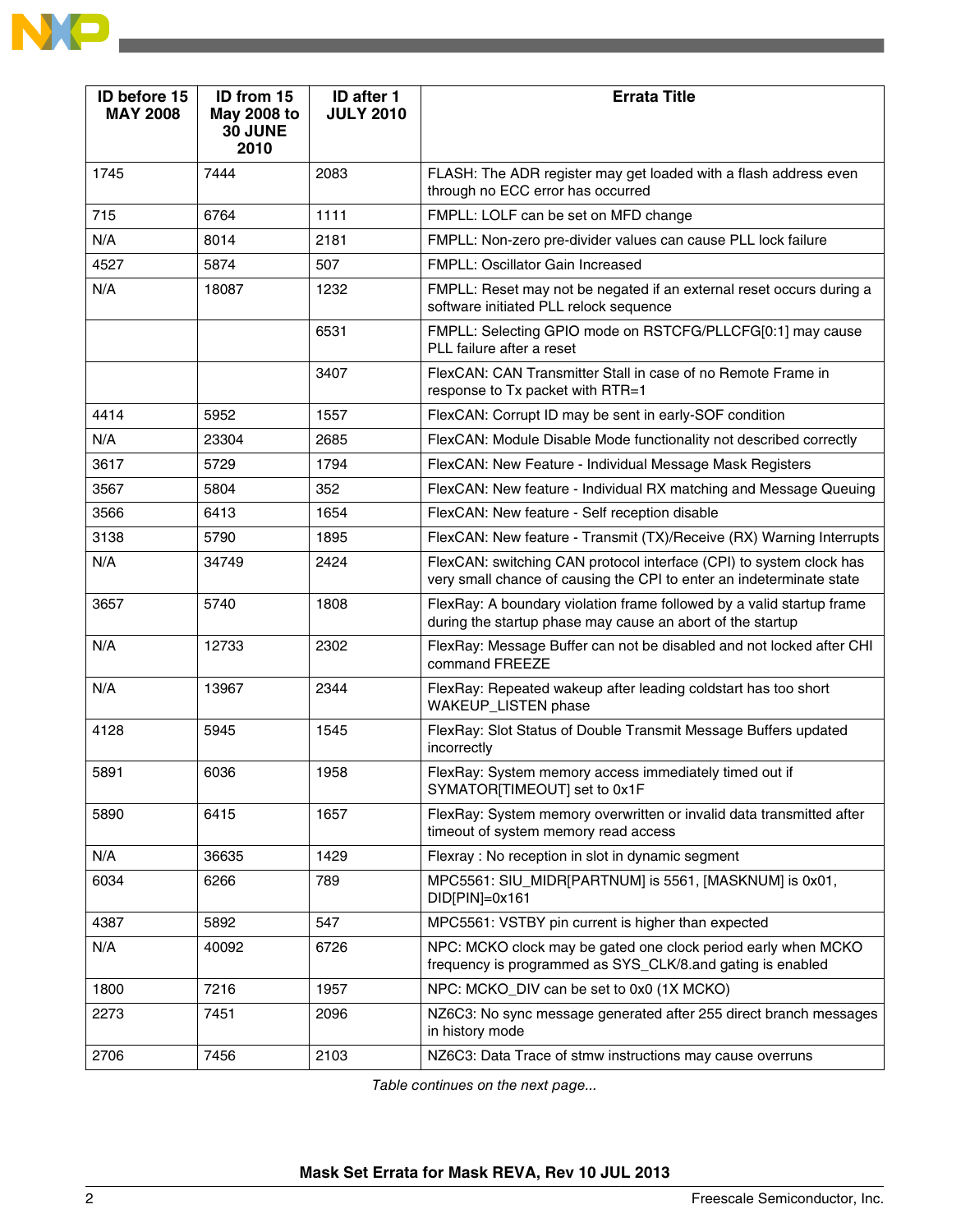

| ID before 15<br><b>MAY 2008</b> | ID from 15<br>May 2008 to<br>30 JUNE<br>2010 | <b>ID after 1</b><br><b>JULY 2010</b> | <b>Errata Title</b>                                                                                                                                    |
|---------------------------------|----------------------------------------------|---------------------------------------|--------------------------------------------------------------------------------------------------------------------------------------------------------|
| 108                             | 6899                                         | 1618                                  | NZ6C3: No indication of an exception causing a Nexus Program Trace<br>(PT) message as opposed to a retired branch instruction causing a PT<br>message. |
| 3545                            | 5836                                         | 424                                   | Pad Ring: FlexRay pins changed to MH type                                                                                                              |
| 63                              | 6700                                         | 488                                   | Pad Ring: Possible poor system clock just after POR negation.                                                                                          |
| 64                              | 7224                                         | 1969                                  | Pad Ring: RSTOUT is 3-stated during the power-on sequence.                                                                                             |
| 3644                            | 5814                                         | 375                                   | Pad Ring: SCI_A available on CAN_A pins (GPIO[83:84])                                                                                                  |
|                                 |                                              | 3377                                  | Pad Ring: Nexus pins may drive an unknown value immediately after<br>power up but before the 1st clock edge                                            |
| 3685                            | 5724                                         | 1779                                  | SIU: CRSE bit added to the SIU Configuration Register                                                                                                  |
| 2854                            | 6961                                         | 637                                   | SIU: ECCR[ENGDIV] field extended to eight bits                                                                                                         |
| 3276                            | 5707                                         | 1721                                  | SIU: ENGCLK alternate source select bit added to SIU_ECCR                                                                                              |
| N/A                             | 35704                                        | 1419                                  | SIU: Reverting ENGCLK source to the system clock has a very small<br>chance of causing the ENGCLK generator to enter an indeterminate<br>state         |
| N/A                             | 8913                                         | 1031                                  | e200z6: Cache Invalidate/Clear Aborts due to masked core Interrupt                                                                                     |
| 507                             | 7419                                         | 2044                                  | e200z6: Core renamed from e500z6                                                                                                                       |
| 2312                            | 7068                                         | 1729                                  | e200z6: MMU has 32 Table Entries                                                                                                                       |
| 5256                            | 6262                                         | 779                                   | e200z6: New SPE Instructions Added                                                                                                                     |
| 4075                            | 5971                                         | 1581                                  | e200z6: VLE added to core                                                                                                                              |
| 3565                            | 7356                                         | 860                                   | e200z6: Way Access Mode bit added to the Cache                                                                                                         |
|                                 |                                              | 3421                                  | e200z: Cache returns value, even when disabled                                                                                                         |
| 5093                            | 11091                                        | 1136                                  | eDMA: BWC setting may be ignored between 1st and 2nd transfers and<br>after the last write of each minor loop.                                         |
|                                 |                                              | 6966                                  | eDMA: Possible misbehavior of a preempted channel when using<br>continuous link mode                                                                   |
| 4535                            | 5920                                         | 617                                   | eDMA: Some new features do not function as specified                                                                                                   |
| 2305                            | 7147                                         | 1834                                  | eMIOS: OPMWC unable to produce close to 100% duty cycle signal                                                                                         |
| 4050                            | 5953                                         | 1558                                  | eQADC: Leakage if any other supply/pin is greater than 0.6V above<br><b>VDDA</b>                                                                       |
| 2878                            | 7114                                         | 1773                                  | eQADC: conversions of muxed digital/analog channels close to the rail                                                                                  |
| N/A                             | 8632                                         | 1013                                  | eSCI : Automatic reset of the LIN state machine cause incorrect<br>transmission                                                                        |
| N/A                             | 27326                                        | 1381                                  | eSCI: LIN Wakeup flag set after aborted LIN frame transmission                                                                                         |
| N/A                             | 17048                                        | 1221                                  | eSCI: LIN bit error indicated at start of transmission after LIN reset                                                                                 |
| N/A                             | 8635                                         | 1017                                  | eSCI: LIN fast bit error detection causes incorrect LIN reception                                                                                      |
| N/A                             | 8173                                         | 2190                                  | eSCI: LIN slave timeout flag STO not asserted if CRC is received too<br>late                                                                           |
| 7064                            | 4968                                         | 1614                                  | eSCI: Low pulse on LIN RX line may prevent assertion of transmit data<br>ready flag ESCI_SR[TXRDY]                                                     |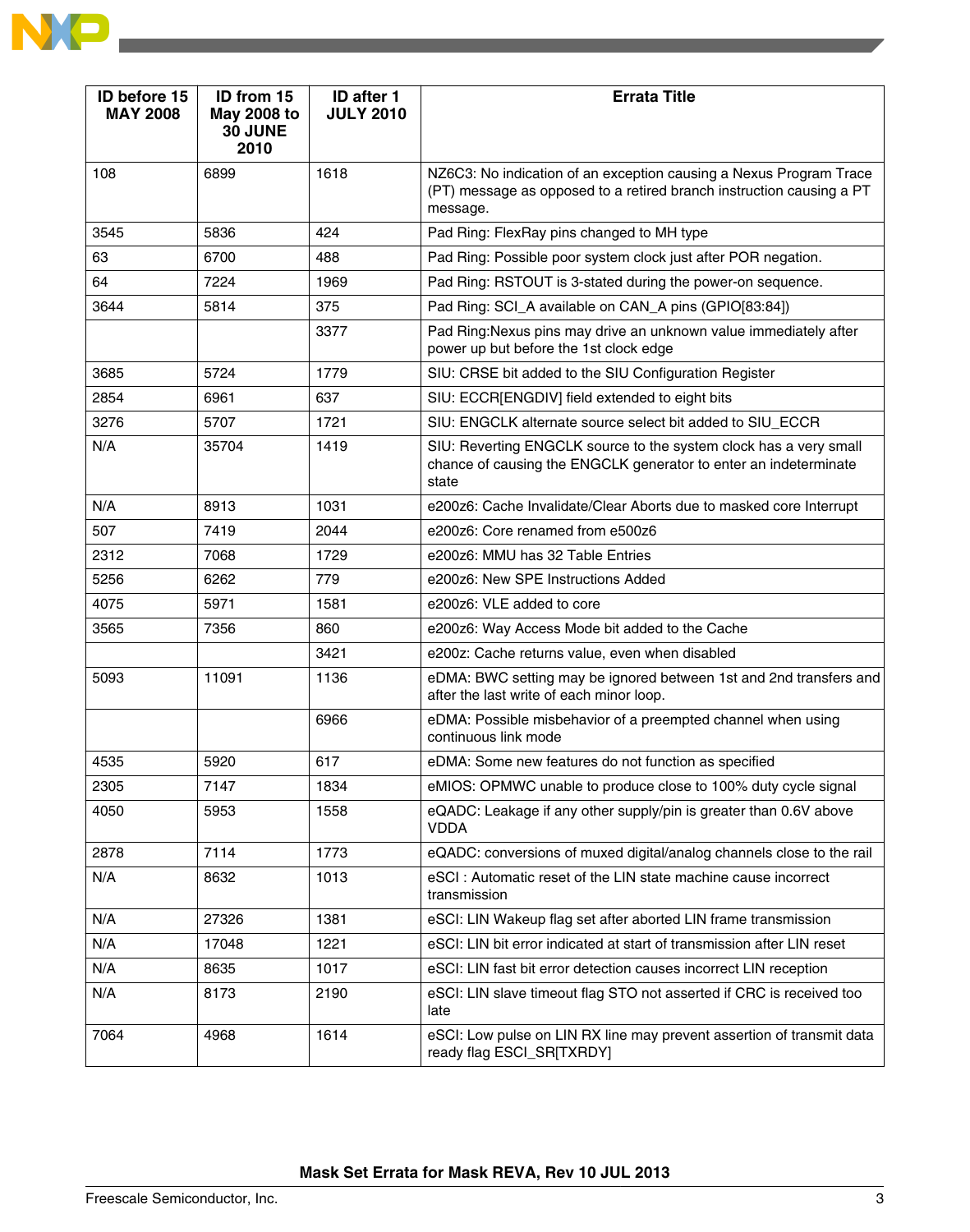

# **e2279: BAM: Pull RXD\_A high during CAN serial boot mode**

**Errata type:** Errata

- **Description:** The Boot Assist Module (BAM) disables the internal pull up resistor on serial port A receive data pin (eSCI RXD A) during serial boot mode operation. If the pin is not actively driven by system, its input level may drift below low threshold and be recognized as a valid eSCI boot operation thus preventing CAN boot mode selection.
- **Workaround:** Always drive the eSCI RXD\_A pin high during CAN serial boot mode. A external 10K pullup resistor can be used for this purpose.

### **e1722: BAM: Serial download unavailable to last 16 bytes (4 words) of System RAM**

- **Errata type:** Information
- **Description:** When using the BAM Serial boot download feature, the BAM initializes an additional 4 32-bit words after the end of the downloaded records. This is done to insure that if the core fetches the last instruction of the downloaded code from the internal SRAM while executing the code, it will not prefetch instructions from memory locations that have not been initialized.

Note: if the download image has the exact same size as the internal SRAM, the 20 bytes at the beginning of the SRAM will be written with zero value due to incomplete memory decoding.

**Workaround:** When using the Serial download feature of the BAM, make sure that the maximum address of the downloaded code does not exceed the end address of the SRAM minus 16 bytes or the last address of the Memory Management Unit (MMU) entry minus 16 bytes (for devices with MMU and the SRAM MMU setting less than the full SRAM size), whichever is smaller.

#### **e224: BAM: VLE added to the LENGTH field during serial boot message**

- **Errata type:** Information
- **Description:** In serial boot mode, tools download 3 pieces of information: a 64-bit password, followed by a 32-bit start address, and then a 32-bit download length (LENGTH). On devices that support the Variable Length Encoded (VLE) instruction set, the 32-bit LENGTH field has been changed to a 1-bit VLE bit followed by a 31-bit LENGTH. The VLE bit replaces what was the MSB of the LENGTH. Setting the VLE bit to 1 indicates that the downloaded code should be run in VLE mode. Leaving VLE a 0 indicates that the downloaded code should be run in BookE/classic Power Architecture instruction set mode. When the VLE bit is set to 1 the BAM programs EBI, RAM and Flash MMU TLB entries (# 1,2 and 3) with the VLE attribute.
- **Workaround:** Set the VLE bit (MSB of the 32-bit LENGTH) in the serial boot download data if the code being downloaded uses (was written in) VLE instructions.

#### **e575: DSPI: Changing CTARs between frames in continuous PCS mode causes error**

#### **Errata type:** Errata

**Description:** Erroneous data could be transmitted if multiple Clock and Transfer Attribute Registers (CTAR) are used while using the Continuous Peripheral Chip Select mode (DSPIx\_PUSHR[CONT=1]). The conditions that can generate an error are: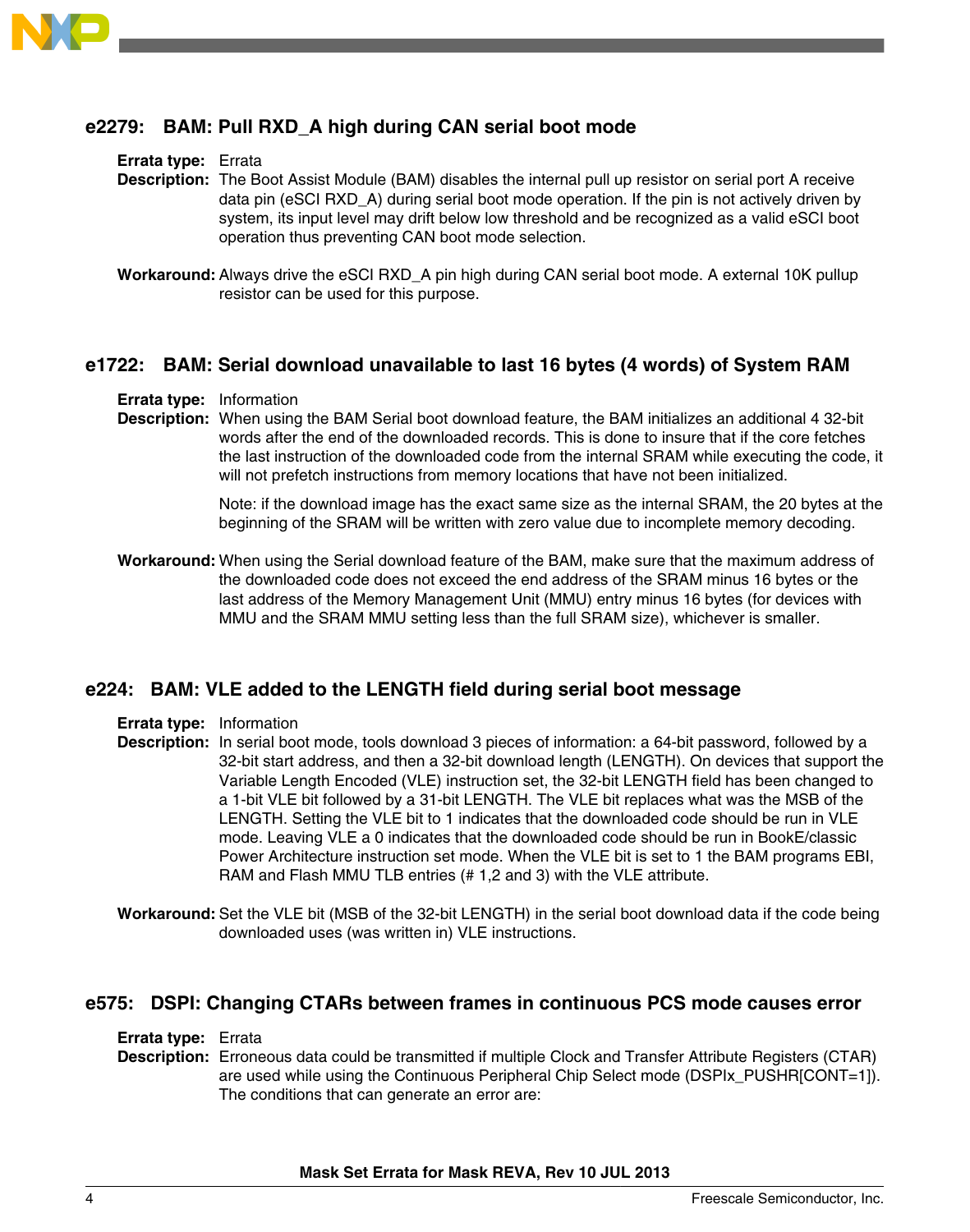

1) If DSPIx\_CTARn[CPHA]=1 and DSPIx\_MCR[CONT\_SCKE = 0] and DSPIx\_CTARn[CPOL, CPHA, PCSSCK or PBR] change between frames.

2) If DSPIx CTARn[CPHA]=0 or DSPIx MCR[CONT SCKE = 1] and any bit field of DSPIx\_CTARn changes between frames except DSPIx\_CTARn[PBR].

**Workaround:** When generating DSPI bit frames in continuous PCS mode, adhere to the aforementioned conditions when changing DSPIx\_CTARn bit fields between frames.

# **e1154: DSPI: DSPI\_B pins split to separate supply, VDDEH10**

**Errata type:** Information

- **Description:** The DSPI\_B SINB, SOUTB, SCKB, PCS\_B[0:2] were separated from the VDDEH6 and are now powered by the new power supply pin VDDEH10. Ball J23 on the 416 package was changed from being a duplicate VDDEH6 pin to being a separate VDDEH10 supply pin. 324 pin package drawings show the VDDE10 ball placement. VDDEH6 and VDDEH10 are combined/shorted internally on 208 packages.
- **Workaround:** For compatibility to the MPC5554, always power VDDEH6 and VDDEH10 from the same power supply (3.0 to 5.25 volts). If compatibility is not required to the MPC5554, VDDEH10 and VDDEH6 can be supplied by different voltage supplies. This allows one DSPI to operate at a different voltage than the other DSPI modules (3.3 and 5 volts, for example).

# **e1103: DSPI: PCS Continuous Selection Format limitation**

**Errata type:** Errata

**Description:** When the DSPI module has more than one entry in the TX FIFO and only one entry is written and that entry has the CONT bit set, and continuous SCK clock selected the PCS levels may change between transfer complete and write of the next data to the DSPI\_PUSHR register.

For example:

If the CONT bit is set with the first PUSHR write, the PCS de-asserts after the transfer because the configuration data for the next frame has already been fetched from the next (empty) fifo entry. This behavior continues till the buffer is filled once and all CONT bits are one.

**Workaround:** To insure PCS stability during data transmission in Continious Selection Format and Continious SCK clock enabled make sure that the data with reset CONT bit is written to DSPI\_PUSHR register before previous data sub-frame (with CONT bit set) transfer is over.

# **e1812: DSPI: Serialization (DSI) features not implemented**

**Errata type:** Information

- **Description:** The DSPI serialization/deserialization features (for serializing slow eMIOS and eTPU signals) are not implemented.
- **Workaround:** Do not set the DSPI Configuration bits in the DSPI Module Configuration register (DSPIx\_MCR) to use the Deserial Serial Interface (DSI) features of the DSPI by setting the DCONF to 0b01 (DSI mode) or 0b10 (combined SPI and DSI mode). Always set DCONF to 0b00, selecting normal SPI configuration.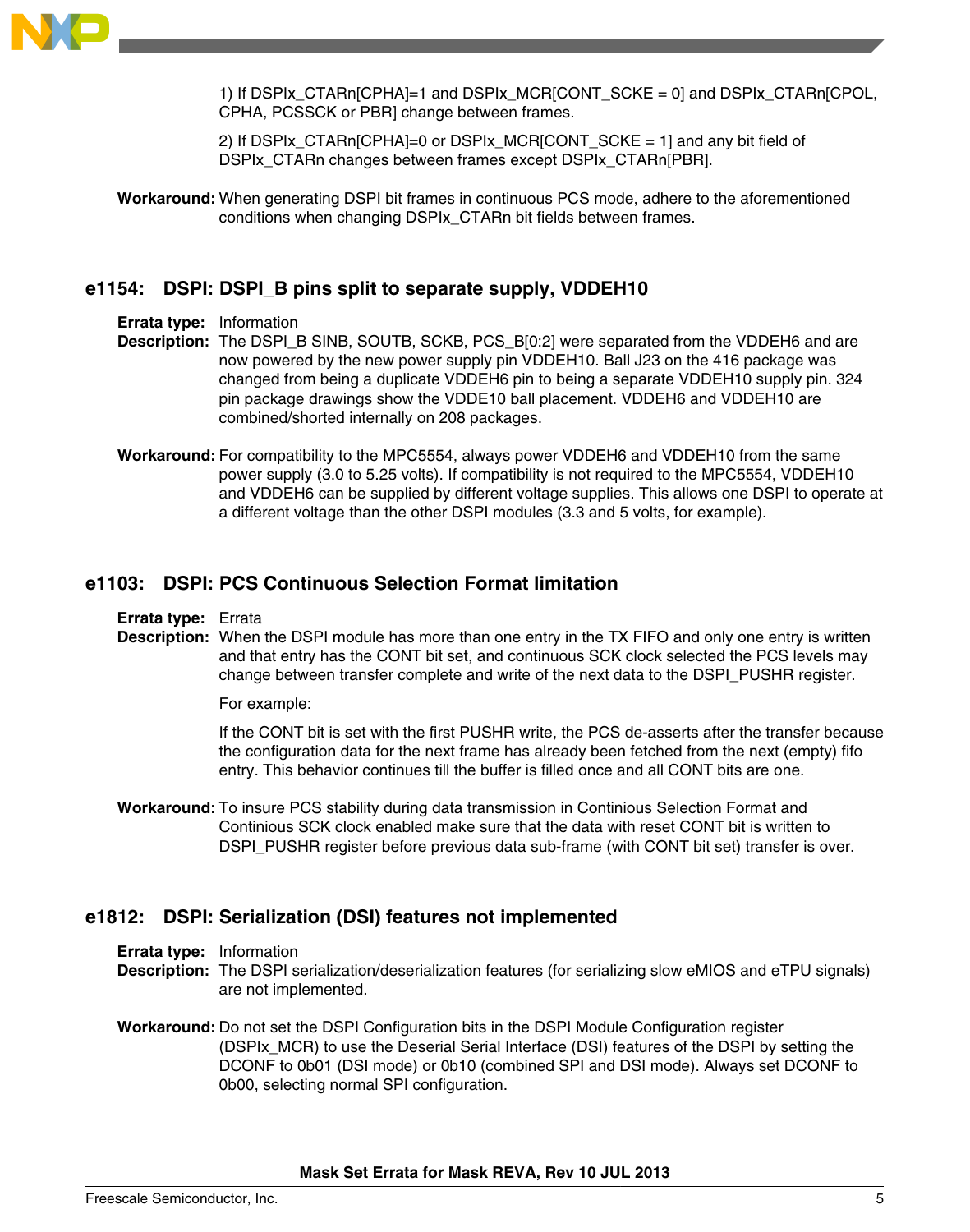

# **e1147: DSPI: Using DSPI in DSI mode with MTO may cause data corruption**

#### **Errata type:** Errata

**Description:** Using the DSPI in Deserial Serial Interface (DSI) Configuration (DSPIx\_MCR[DCONF]=0b01]) with multiple transfer operation (DSPIx\_DSICR[MTOE=1]) enabled, may cause corruption of data transmitted out on the DSPI master if the clock Phase is set for leading edge capture DSPIx\_CTARn[CPHA]=0. The first bit shifted out of the master DSPI into the slave DSPI module will be corrupted and will convert a '0' to read as a '1'.

**Workaround:** There are three possible workarounds for this issue.

- 1) Select CPHA=1 if suitable for external slave devices.
- 2) Set first bit to '1', or ignore first bit. This may not be a workable solution if this bit is required.

3) Connect SOUT from the master to SIN of the first slave externally instead of using internal signals. This is achieved by setting the DSPI Input Select Register (SIU\_DISR) to set the SINSELx field of the first slave DSPI to '00' and configuring this slave's SIN pin and master SOUT pin as DSPI SIN/SOUT functions respectively. This workaround is suitable only if these two signals are available to be connected externally to each other.

### **e1082: DSPI: set up enough ASC time when MTFE=1 and CPHA=1**

**Errata type:** Information

**Description:** When the DSPI is being used in the Modified Transfer Format mode (DSPI\_MCR[MTFE]=1) with the clock phase set for Data changing on the leading edge of the clock and captured on the following edge in the DSPI Clock and Transfer Attributes Register (DSPI\_CTARn[CPHA]=1), if the After SCK delay scaler (ASC) time is set to less than 1/2 SCK clock period the DSPI may not complete the transaction - the TCF flag will not be set, serial data will not received, and last transmitted bit can be truncated.

**Workaround:** If the Modified Transfer Format mode is required DSPI\_MCR[MTFE]=1 with the clock phase set for serial data changing on the leading edge of the clock and captured on the following edge in the SCK clock (Transfer Attributes Register (DSPI\_CTARn[CPHA]=1) make sure that the ASC time is set to be longer than half SCK clock period.

# **e1531: EBI: Additional Address lines available**

- **Errata type:** Information
- **Description:** Two additional address lines (ADDR6 and ADDR7) have been added to the External Bus Interface (EBI). These extra address lines are multiplexed with ADDR30 and ADDR31 as alternate functions and can be selected by the Pin Assignment (PA) field of SIU\_PCR[26] and SIU\_PCR[27].
- **Workaround:** Customers should be aware that not all members of the MPC5500 family with an external address bus have these extra 2 address lines.

Note external masters still use ADDR30 and ADDR31 for internal accesses and always use ADDR8 though ADDR31 in this case.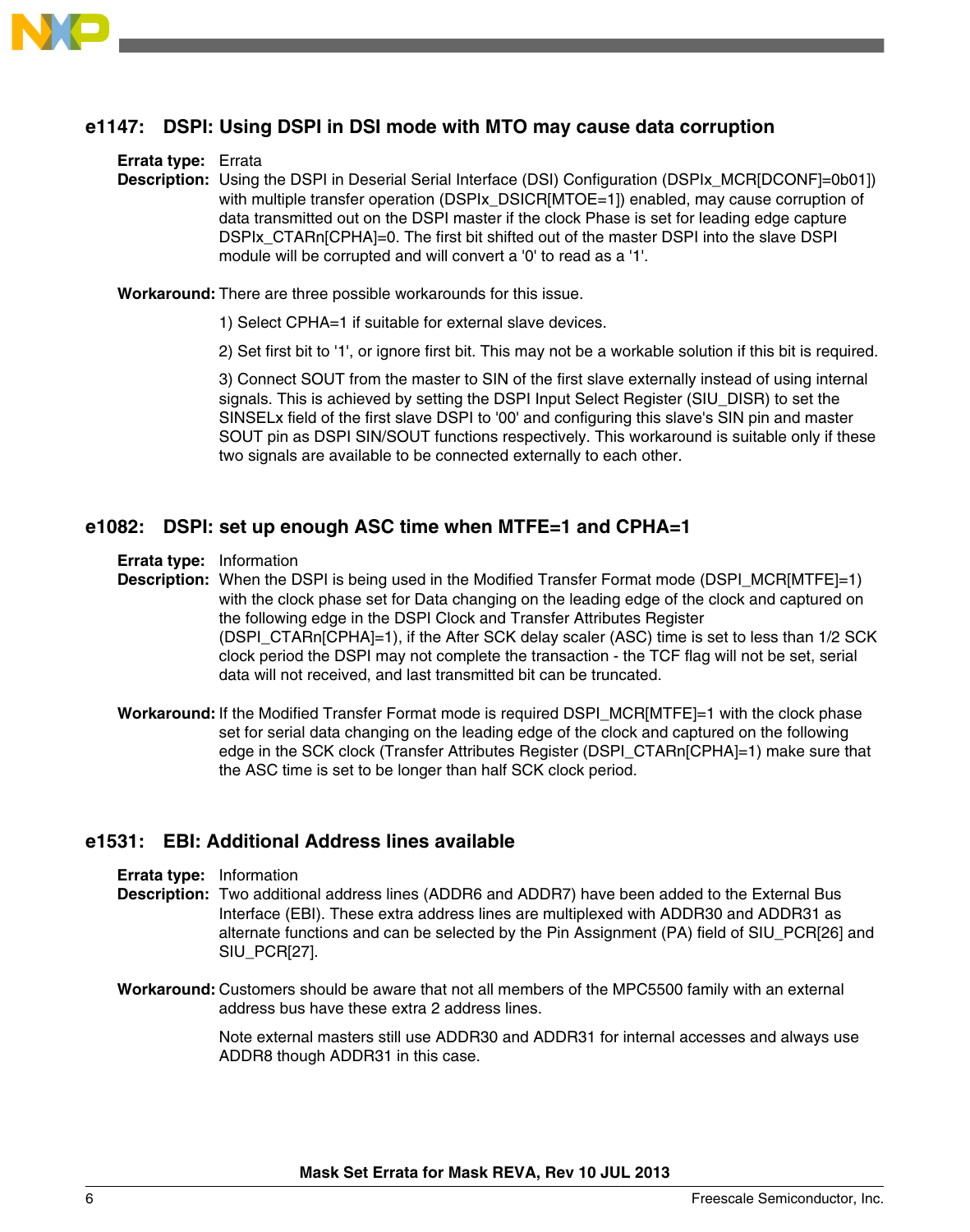

### **e1708: EBI: Do not access external resources when the EBI is disabled**

#### **Errata type:** Information

**Description:** When the external bus is disabled in the External Bus Interface Module Control Register  $(EBI MCR[MDIS] = 1)$ , accesses through the EBI will not terminate and the master requesting the access will not request another one.

**Workaround:** Do not disable the EBI or do not allow accesses to the external bus through Memory Management Unit (MMU) settings in the core. Other internal bus masters (such as DMA) bypasses the MMU and therefore these accesses will hang the external bus if the destination is in the external bus address map.

### **e1151: EBI: Dual controller mode cannot be guaranteed under all conditions**

**Errata type:** Errata

**Description:** In dual controller mode, the specification for the phase relationship between EXTAL and CLKOUT is +/- 1 ns, however this does not allow adequate set up and hold times to guarantee successful operation of the external bus to a second MCU.

**Workaround:** Do not use in Dual Controller mode.

#### **e1844: EBI: Timed out accesses (external TA only) may generate spurious TS\_B pulse**

**Errata type:** Errata

**Description:** When an external Transfer Acknowledge (TA) access times out, there is a boundary case where the External Bus Interface (EBI) asserts a Transfer Start (TS) pulse as if starting another access, even if no other internal request is pending. The boundary case is when the access is part of a "small access" set (sequence of external accesses to satisfy 1 internal request), and when the external TA arrives around the same cycle (+/- 1 clkout cycle) as the bus monitor timeout (BMT).

> Most EBI signals will stay negated during this erroneous transfer (CS, OE, WE, BDIP). However, along with TS assertion, RD\_WR may also assert (for 1 cycle only, during this phantom TS), if the prior access that timed out was a write. This condition can generate an erroneous write transfer (with CS negated). The address (ADDR pins) will be incremented to the address of the next small access transfer that would have been performed, and the value driven by the EBI on the DATA bus (if a write) may change. Busy Busy (BB) may be asserted along with the phantom TS (if external master modes is enabled in the EBI Module configuration Register, SIU\_MCR[EXTM]=1), and the Transfer Size (TSIZ) value may change.

> Internally, the EBI terminates the timeout access, and the internal state machine goes to IDLE after the timeout access. So the EBI will not be "hung" after the spurious TS, and the EBI does respond properly to future internal or external requests.

> However, the side effect of the spurious TS is that it may cause an external non-chip-select device to think an access is being performed to it, resulting in 1 of 2 bad effects (depending on RD\_WR value during spurious TS):

1) RD\_WR high (read): ext. device may drive back read data some number of cycles later, possibly conflicting with a future real access (e.g. write) that might have started by that time.

2) RD\_WR low (write): ext. device may get an erroneous write performed to it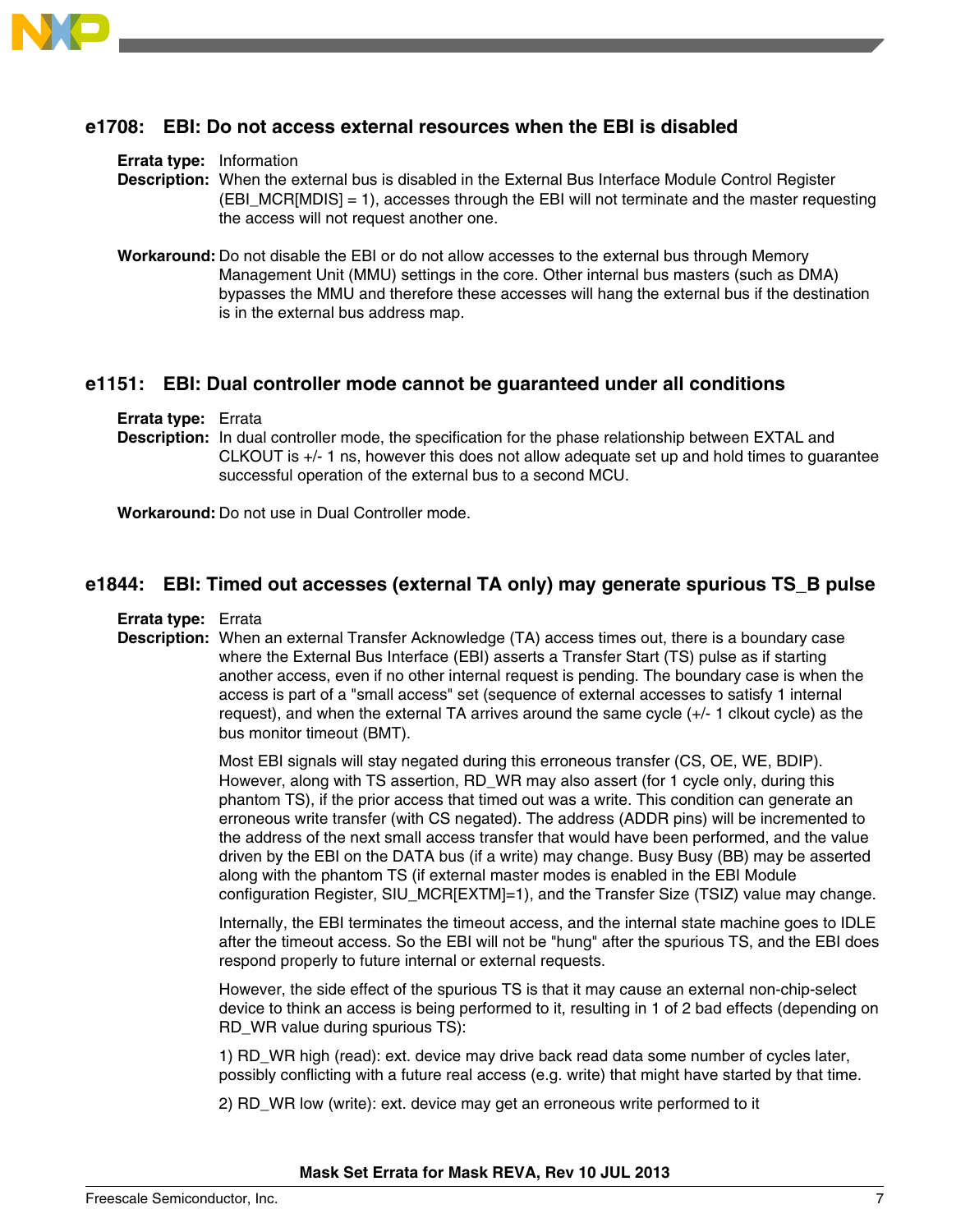

Note that the soonest possible TS for a real transfer (after the timeout transfer), is 2 cycles after the spurious TS (so 1 cycle gap), meaning this Bug will never result in a 2-cycle TS pulse.

**Workaround:** Do not enable bus monitor in the EBI Bus Monitor Control Register (keep SIU\_BMCR[BME]=0), unless at least 1 of the following 3 conditions can be met:

> 1) The external TA will never be asserted from external device within 1 cycle of when the access would be timing out (see NOTE below)

2) No internal requests greater than external bus size will be performed (e.g. doing data-only fetches of 32 bits or less on 32-bit data bus or 16 bits or less on a 16 bit bus only, so a "small access" could never occur).

3) The side effect of this TS pulse driven to non-CS device is judged to be tolerable in system after a timeout error occurs; depends on spec of external device and user requirements for data coherency after a timeout error occurs.

NOTE: Of the 3 above, #1 is easiest to achieve in most systems. If the maximum possible TA latency of the external device is known, the user just needs to set the BMT period more than (external device maximum latency + 2), and this condition will not occur.

### **e1741: EQADC : 25% calibration channel sampling requires at least 64 sampling cycles**

**Errata type:** Information

- **Description:** The 25%\*(VRH-VRL) calibration channel (ADC channel 44) will not convert to specification with an ADC sample time less than 64 cycles.
- **Workaround:** For accurate calibration, the 25% calibration channel should be converted using the Long Sample Time (LST) setting for either 64 or 128 ADC sample cycles in the ADC Conversion Command Message (LST = 0b10 or 0b11).

#### **e652: EQADC: 50% reference channels reads 20 mv low**

**Errata type:** Information

**Description:** The equation given for the definition of the 50% reference channel (channel 42) of the Enhanced Queued Analog to Digital Converter (eQADC) is not correct. The 50% reference point will actually return approximately 20mV (after calibration) lower than the expected 50% of difference between the High Reference Voltage (VRH) and the Low Reference Voltage (VRL).

**Workaround:** Do not use the 50% point to calibrate the ADC. Only use the 25% and 75% points for calibration.

After calibration, software should expect that the 50% Reference will read 20 mV low.

### **e2075: FLASH: Large blocks limited to 1,000 Program/erase cycles**

**Errata type:** Errata

**Description:** The electrical specification for Program/Erase cycling on large Flash blocks (all 128K blocks -Middle Address Space [MAS] blocks M0 and M1, plus High Address Space [HAS] blocks H0 to H3/H7/H11/H19 [depending on total flash size]) has been changed to 1,000 PE cycles minimum. The small blocks (16K, 48K, and 64K - Low Address Space [LAS] blocks L0-L5) are still specified as 100,000 PE cycles minimum.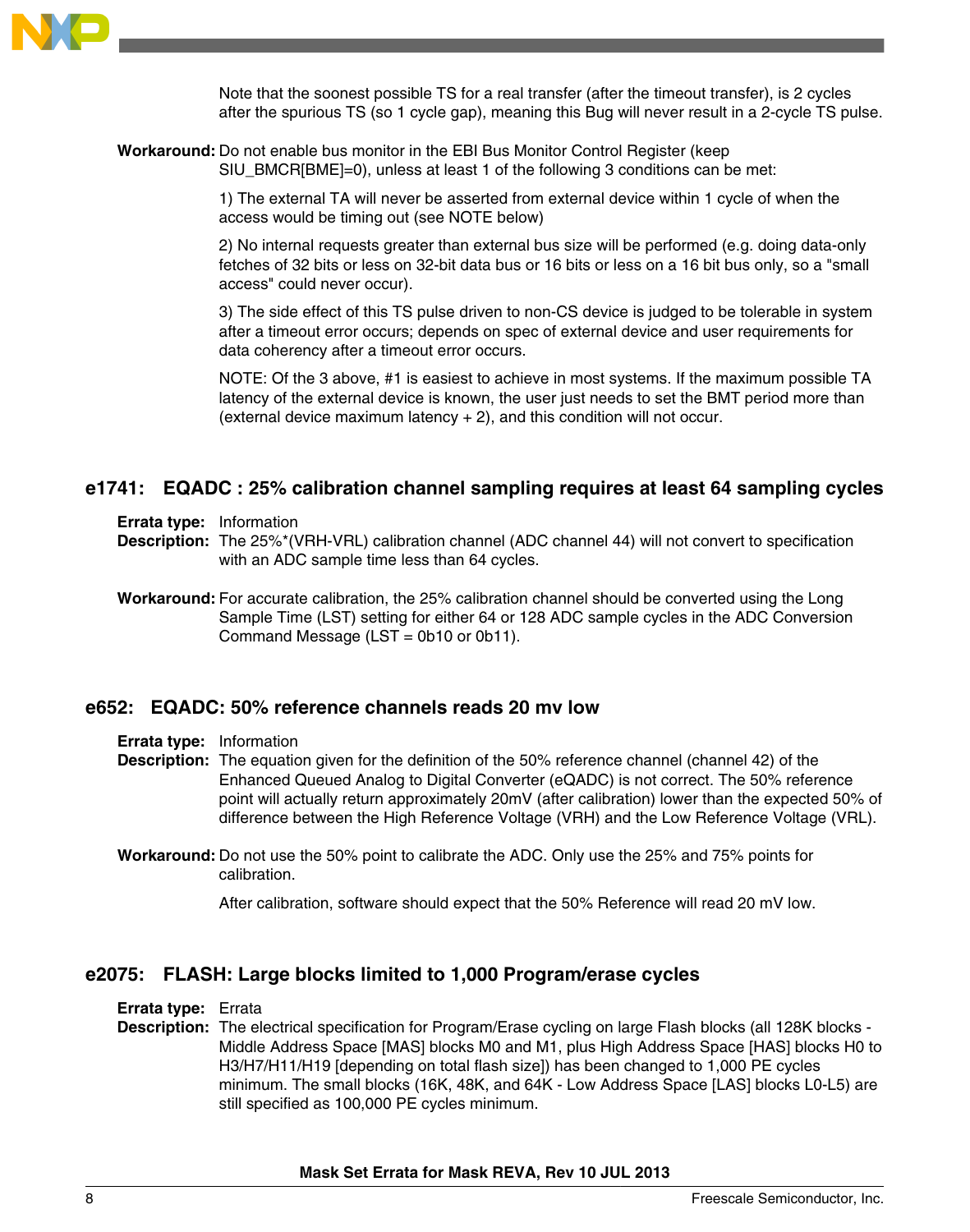

The data retention specification all blocks is still 20 years for blocks cycled less than 1000 times and 5 years for blocks cycled 1001 to 100,000 cycles (1,000 for large blocks).

**Workaround:** Only use the small blocks for EEPROM emulation (LAS L0-L5). Do not use blocks MAS M0/M1 or HAS H0 to H3/H7/H11/H19 (depending on total flash size) for EEPROM emulation requiring greater than 1,000 Program/Erase cycles. Refer to the latest device electrical specifications (Data Sheet) dated July 2007 or later.

### **e605: FLASH: Minimum Programming Frequency is 25 MHz**

**Errata type:** Information

**Description:** Programming and erase operations of the internal flash could fail if the clock to the flash (usually the system clock) is less than 25 MHz.

**Workaround:** Do not program or erase the flash when the system operating frequency is below 25Mhz.

# **e2083: FLASH: The ADR register may get loaded with a flash address even through no ECC error has occurred**

**Errata type:** Information

- **Description:** The Flash Address Register (FLASH\_AR) may be loaded with a flash address when no Error Correction Code (ECC) has occurred. When an ECC does occur, the FLASH\_AR is properly set.
- **Workaround:** Check the Flash Module Control Register ECC Event Error (FLASH\_MCR[EER]=1) to check for an ECC error before examining the ADR register. If an error has occurred then the ADR register data is valid. If an error has not occurred then the FLASH\_AR data could change on any flash access.

### **e1111: FMPLL: LOLF can be set on MFD change**

**Errata type:** Errata

**Description:** Normally, the Loss of Lock Flag (FMPLL\_SYNCR[LOLF]) would not be set if the loss of lock occurred due to changing of the Multiplication Factor Divider bits or PREDIV bits (FMPLL\_SYNCR[MFD] or [PREDIV]) or enabling of Frequency Modulation (FMPLL\_SYNCR[Depth]>0b00). However, if LOLF has been set previously (due to an unexpected loss of lock condition) and then cleared (by writing a 1), a change of the MFD, PREDIV or DEPTH fields can cause the LOLF to be set again which can trigger an interrupt request if LOLIRQ bit is set.

In addition, changing the RATE bit will also set the LOLF regardless of previous conditions.

**Workaround:** The Loss of Lock Interrupt Request enable in the Synthesizer Control Register (FMPLL\_SYNCR[LOLIRQ]) should be cleared before any change to the multiplication factor (MFD), PREDIV, modulation depth (DEPTH), or modulation rate (RATE) to avoid unintentional interrupt requests. After the PLL has locked (LOCK=1), LOLF should be cleared (by writing a 1) and LOLIRQ may be set again if required.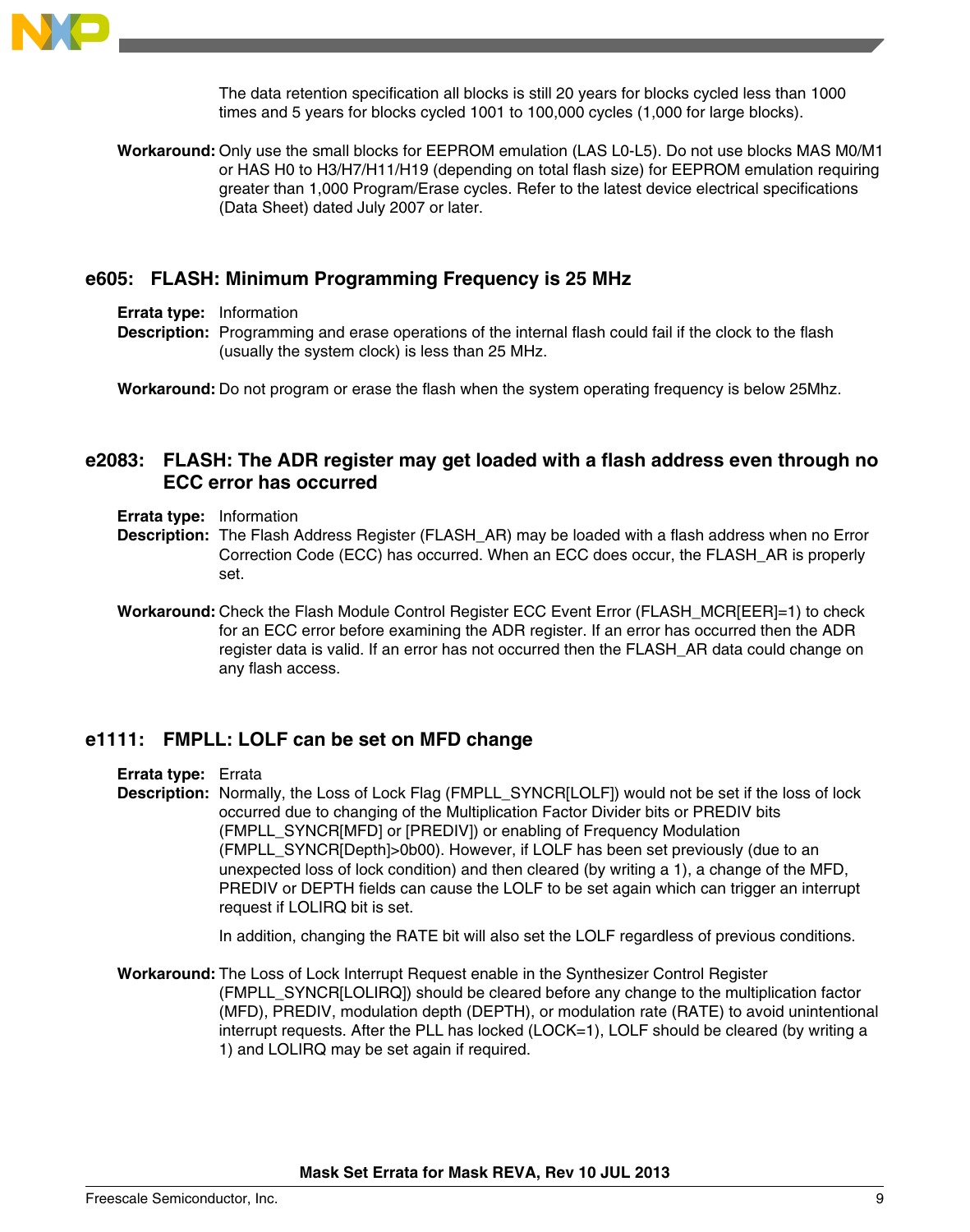

# **e2181: FMPLL: Non-zero pre-divider values can cause PLL lock failure**

**Errata type:** Errata

- **Description:** When configuring the MPC55xx Frequency Modulated Phase Lock Loop (FMPLL) in crystal or external reference clock mode, the system clock frequency (SYSCLK) is determined by the values programmed into the Pre-Divider (PREDIV), Multiplication Factor Divider (MFD), and Reduced Frequency Divider (RFD) fields in the FMPLL Synthesizer Control Register (FMPLL\_SYNCR). If the pre-divider is set to divide by 2, 3, 4, or 5 (FMPLL\_SYNCR[PREDIV]  $= 1, 2, 3,$  or 4), a condition may occur in which the FMPLL will fail to lock. Odd predividers may result in the PLL stuck in a lock routine where it can not escape. Even predividers may result in the PLL VCO frequency not being able to reach target frequencies below 110MHz. To clear this condition when it occurs, the part must be powered down.
- **Workaround:** If a pre-divider of 2, 3, 4, or 5 must be used in order to achieve the desired system clock frequency, any write that causes a relock of the FMPLL (changing either the PREDIV or MFD) with a FMPLL\_SYNCR[PREDIV] = 1, 2, 3, or 4 must occur with the current system frequency set to one-half of the crystal frequency or less through setting of the PLL RFD prior to writing the MFD or PREDIV.

NOTE: When programming the FMPLL, care must also be taken not to violate the maximum system clock frequency of the device, or the maximum and minimum frequency specifications of the FMPLL.

### **e507: FMPLL: Oscillator Gain Increased**

**Errata type:** Information

- **Description:** The gain of the oscillator was increased to handle a 40 MHz crystal on some devices. The 40 MHz crystal, however, is not supported on all devices.
- **Workaround:** A resistor may need to be added between the XTAL pin and the crystal. Consult the crystal manufacturer for the recommended crystal configuration, however, the maximum value recommended should be kept to 1.0K ohms or lower for an 8 MHz crystal and a 470 ohms for a 40 MHz crystal.

### **e1232: FMPLL: Reset may not be negated if an external reset occurs during a software initiated PLL relock sequence**

- **Errata type:** Errata
- **Description:** During a software initiated change in frequency of the Phase Lock Loop (PLL) to a frequency greater than 112 MHz, if reset is externally asserted, it is possible that reset will never be exited.
- **Workaround:** Do not allow external resets to be applied during a software initiated PLL frequency change that requires a relock of the PLL. A possible way to prevent this from occurring is to use a GPIO signal to gate (hold off) the RESET input to the device from the external power supply. The following sequence would have to be used:
	- 1) drive GPIO to hold RESET negated,
	- 2) Start the PLL lock sequence,
	- 3) wait for PLL lock sequence to complete,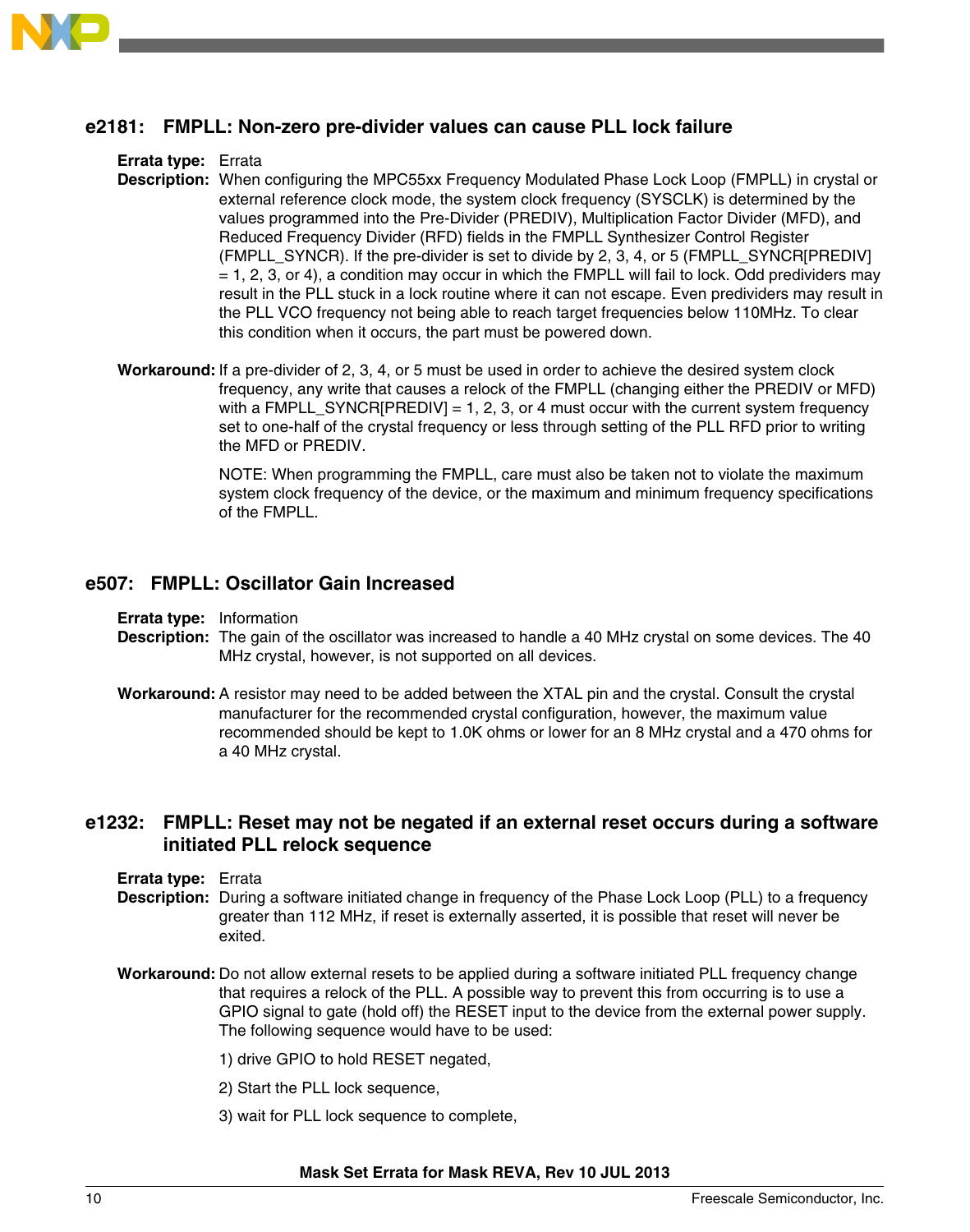

4)Toggle the GPIO pin to allow the external reset to assert the RESET pin.

# **e6531: FMPLL: Selecting GPIO mode on RSTCFG/PLLCFG[0:1] may cause PLL failure after a reset**

**Errata type:** Errata

- **Description:** If the General Purpose Input/Output (GPIO) mode is selected in software for the PLLCFG[0:1] and/or the RSTCFG pins AND the default clock reference mode (crystal reference) is not used, any RESET assertion of the device (internal or external) may corrupt the operating mode of the PLL and the microcontroller may not exit reset (RSTOUT will not negate).
- **Workaround:** Do not enable the GPIO mode in software for the PLLCFG[0:1]/RSTCFG pins when over-riding the default (crystal) PLL clock mode (RSTCFG=0 AND PLLCFG[0:1] != 0b10).

# **e3407: FlexCAN: CAN Transmitter Stall in case of no Remote Frame in response to Tx packet with RTR=1**

**Errata type:** Errata

**Description:** FlexCAN does not transmit an expected message when the same node detects an incoming Remote Request message asking for any remote answer.

The issue happens when two specific conditions occur:

1) The Message Buffer (MB) configured for remote answer (with code "a") is the last MB. The last MB is specified by Maximum MB field in the Module Configuration Register (MCR[MAXMB] ).

2) The incoming Remote Request message does not match its ID against the last MB ID.

While an incoming Remote Request message is being received, the FlexCAN also scans the transmit (Tx) MBs to select the one with the higher priority for the next bus arbitration. It is expected that by the Intermission field it ends up with a selected candidate (winner). The coincidence of conditions (1) and (2) above creates an internal corner case that cancels the Tx winner and therefore no message will be selected for transmission in the next frame. This gives the appearance that the FlexCAN transmitter is stalled or "stops transmitting".

The problem can be detectable only if the message traffic ceases and the CAN bus enters into Idle state after the described sequence of events.

There is NO ISSUE if any of the conditions below holds:

a) The incoming message matches the remote answer MB with code "a".

b) The MB configured as remote answer with code "a" is not the last one.

c) Any MB (despite of being Tx or Rx) is reconfigured (by writing its CS field) just after the Intermission field.

d) A new incoming message sent by any external node starts just after the Intermission field.

**Workaround:** Do not configure the last MB as a Remote Answer (with code "a").

### **e1557: FlexCAN: Corrupt ID may be sent in early-SOF condition**

**Errata type:** Errata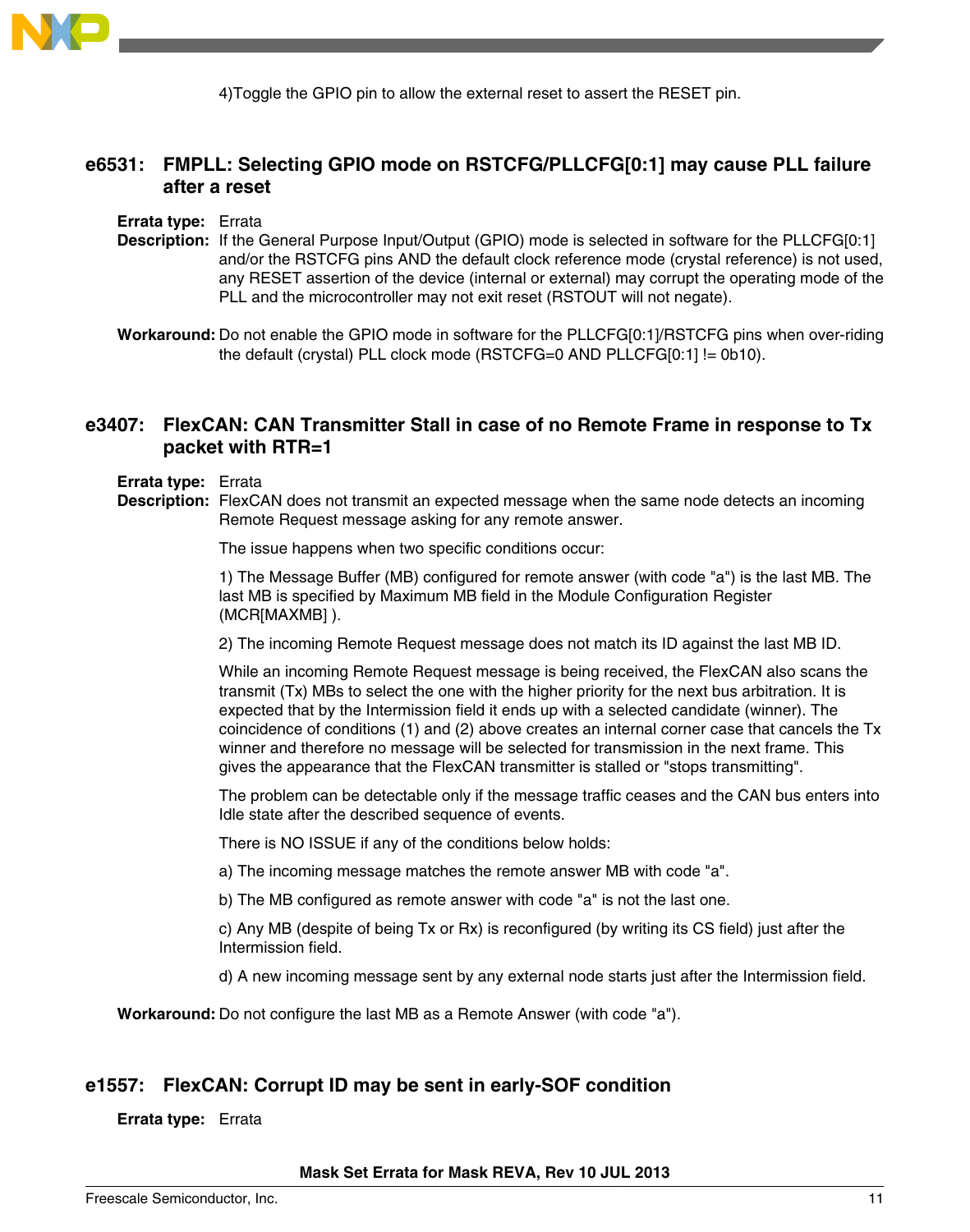

**Description:** This erratum is not relevant in a typical CAN network, with oscillator tolerances inside the specified limits, because an early start of frame condition (early-SOF) should not occur.

> An early-SOF may only be a problem if the oscillators in the network operate at opposite ends of the tolerance range (maximum 1.58%), which could lead to a cumulated phase error after 10 bit-times larger than phase segment 2.

A corrupt ID will be sent out if a transmit message buffer is identified for transmission during INTERMISSION, and an early-SOF condition is entered due to a dominant bit being sampled during bit 3 of INTERMISSION.

The message sent will be taken from the newly set up transmit buffer (Tx MB), with the exception of the 1st 8 ID bits, which are taken from the previously selected Tx MB.

The CRC is correctly calculated on the resulting bit stream so that receiving nodes will validate the message.

The early-SOF condition is detailed in the Bosch CAN Specification Version 2.0 Part B, Section 3.2.5 INTERFRAME SPACING - INTERMISSION.

**Workaround:**1) Configure Tx MBs during FREEZE mode, or

2) Out of FREEZE mode, configure Tx MBs during bus idle:

- For networks with low traffic, determine Bus Idle status by reading the Idle bit of the Error and Status register (CANx\_ESR[IDLE]).

- For networks with high traffic, configure Tx MBs after the 3rd bit of intermission, and before the third bit of the CRC field from the next transmission.

### **e2685: FlexCAN: Module Disable Mode functionality not described correctly**

**Errata type:** Errata

**Description:** Module Disable Mode functionality is described as the FlexCAN block is directly responsible for shutting down the clocks for both CAN Protocol Interface (CPI) and Message Buffer Management (MBM) sub-modules. In fact, FlexCAN requests this action to an external logic.

**Workaround:** In FlexCAN documentation chapter:

Section "Modes of Operation", bullet "Module Disable Mode":

Where is written:

"This low power mode is entered when the MDIS bit in the MCR Register is asserted. When disabled, the module shuts down the clocks to the CAN Protocol Interface and Message Buffer Management sub-modules.."

The correct description is:

"This low power mode is entered when the MDIS bit in the MCR Register is asserted by the CPU. When disabled, the module requests to disable the clocks to the CAN Protocol Interface and Message Buffer Management sub-modules."

Section "Modes of Operation Details", Sub-section "Module Disable Mode":

Where is written:

"This low power mode is entered when the MDIS bit in the MCR Register is asserted. If the module is disabled during Freeze Mode, it shuts down the clocks to the CPI and MBM submodules, sets the LPM\_ACK bit and negates the FRZ\_ACK bit.."

The correct description is: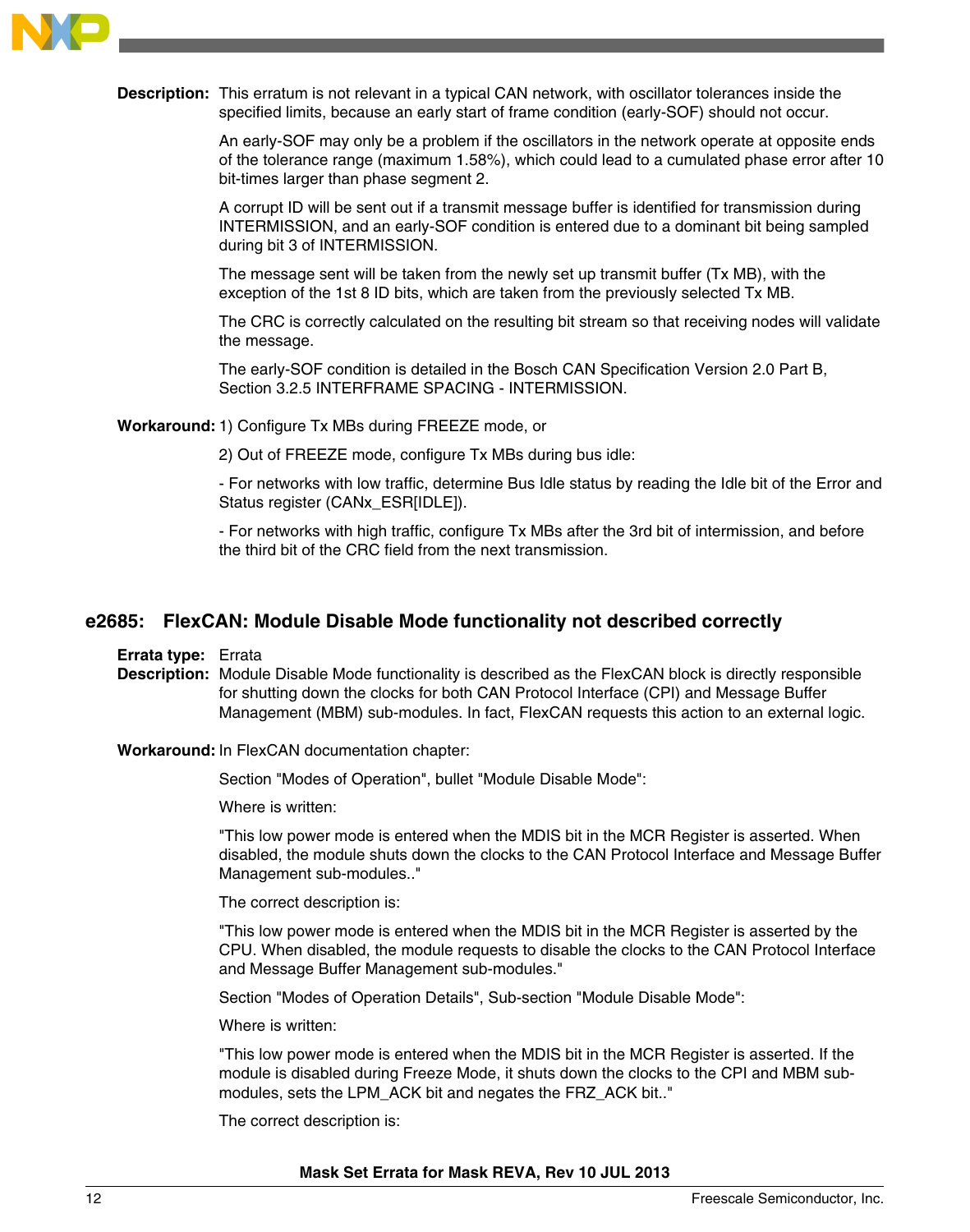

"This low power mode is entered when the MDIS bit in the MCR Register is asserted. If the module is disabled during Freeze Mode, it requests to disable the clocks to the CAN Protocol Interface (CPI) and Message Buffer Management (MBM) sub-modules, sets the LPM\_ACK bit and negates the FRZ\_ACK bit."

# **e1794: FlexCAN: New Feature - Individual Message Mask Registers**

- **Errata type:** Information
- **Description:** When the FlexCAN Message Buffer Filter Enable control bit in the FlexCAN Module Configuration Register, CANx\_MCR[MBFEN] (bit 15), is set, additional filtering is provided by the RXIMR0 to RXIMR63 Individual Mask Registers which replace RXGMASK, RX14MASK and RX15MASK.
- **Workaround:** This feature may not exist on all parts, and for software compatibility with devices that do not include Individual message mask registers, do not use the additional message mask registers. They can be used if backwards software compatibility is not required.

# **e352: FlexCAN: New feature - Individual RX matching and Message Queuing**

- **Errata type:** Information
- **Description:** The FlexCAN allows reception of the same message ID in multiple message buffers by setting the new Message Buffer Filter Enable control bit in the FlexCAN Module Configuration Register, CANx\_MCR[MBFEN] (bit 15). By programming more than one Message Buffer with the same ID or using a mask, received messages will be queued into the Message Buffers.
- **Workaround:** For backwards software compatibility with the MPC5554, MPC5553, and the initial versions of the MPC5534, do not use this new feature or insure that the feature exists prior to their use.

### **e1654: FlexCAN: New feature - Self reception disable**

- **Errata type:** Information
- **Description:** The FlexCAN can now be configured to disallow reception of frames transmitted by itself by setting the Self Reception Disable bit in the FlexCAN Module Configuration Register (CANx\_MCR[SRXDIS]=0b1, bit 14).

# **e1895: FlexCAN: New feature - Transmit (TX)/Receive (RX) Warning Interrupts**

- **Errata type:** Information
- **Description:** The Warning Interrupt bit has been added in the FlexCAN Module Configuration Register, CANx\_MCR[WRNEN] (bit 10). In addition two bits have been added in the FlexCAN Control Register, Transmit Warning Interrupt Mask, CANx\_CR[TWRNMSK] (bit 20)and the Receive Warning Mask, CANx CTRL[RWRNMSK] (bit 21) allow applications to enable monitoring for Transmit and Receive error counters and generate an interrupt for either if the error count reaches 96 errors or more. Consequently, two status bits have been added in the FlexCAN

**Workaround:** For backwards software compatibility with the MPC5554, MPC5553, and the initial versions of the MPC5534, do not use these new features or insure that the features exist prior to their use.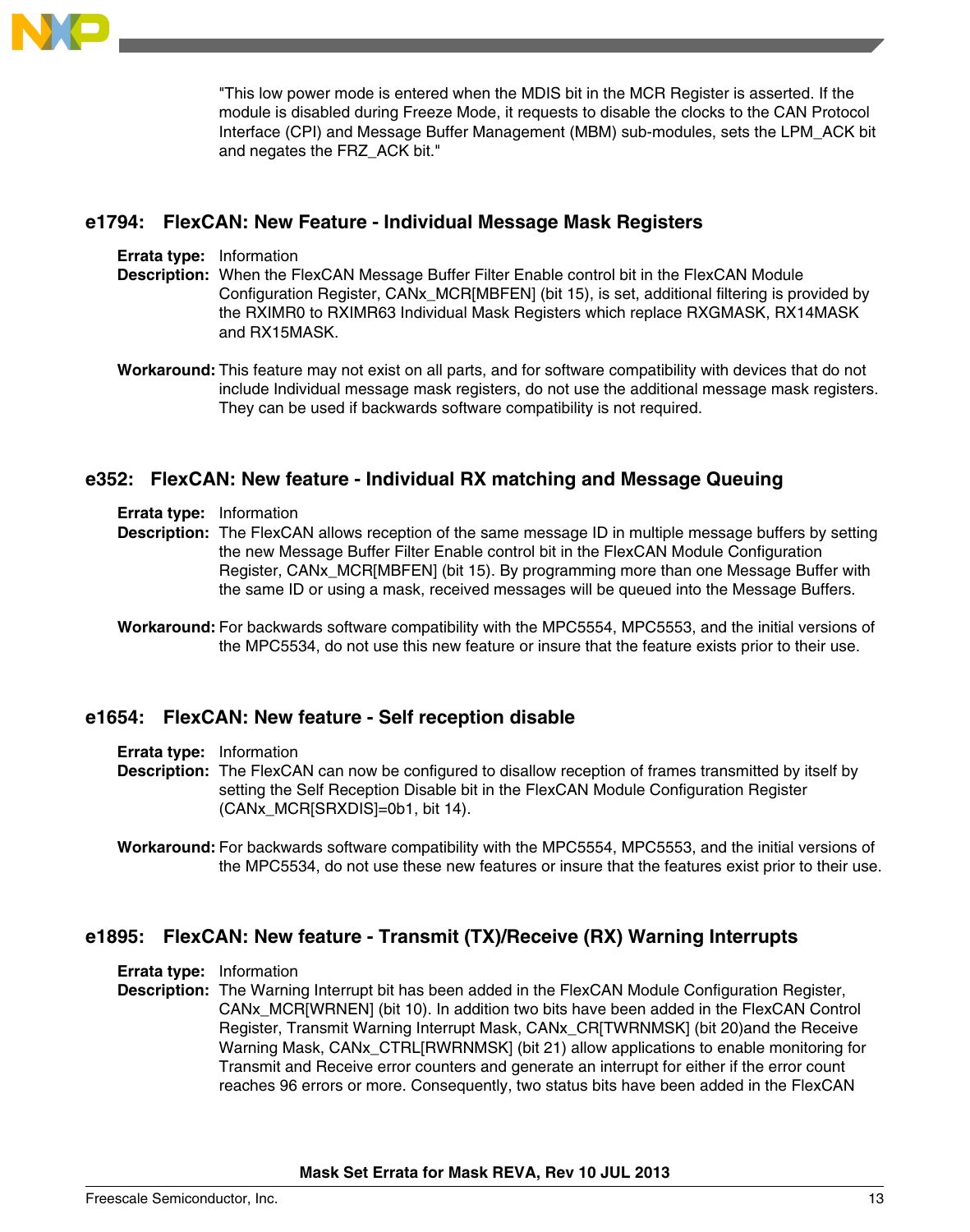

Error and Status register to signal interrupts for these additional interrupt causes, the Transmit Warning Interrupt bit (CANx\_ESR[TWRNINT], bit 14) and the Receive Warning Interrupt bit (CANx\_ESR[RWRNINT], bit 15). Both of these status bits are cleared by writing a 1 to the bit.

**Workaround:** For backwards software compatibility with the MPC5554, MPC5553, and the initial versions of the MPC5534, do not use this new feature or insure that the feature exists prior to their use.

# **e2424: FlexCAN: switching CAN protocol interface (CPI) to system clock has very small chance of causing the CPI to enter an indeterminate state**

- **Errata type:** Errata
- **Description:** The reset value for the clock source of the CAN protocol interface (CPI) is the oscillator clock. If the CPI clock source is switched to the system clock while the FlexCAN is not in freeze mode, then the CPI has a very small chance of entering an indeterminate state.
- **Workaround:** Switch the clock source while the FlexCAN is in a halted state by setting HALT bit in the FlexCAN Module Configuration Register (CANx\_MCR[HALT]=1). If the write to the CAN Control Register to change the clock source (CANx\_CR[CLK\_SRC]=1) is done in the same oscillator clock period as the write to CANx\_MCR[HALT], then chance of the CPI entering an indeterminate state is extremely small. If those writes are done on different oscillator clock periods, then the corruption is impossible. Even if the writes happen back-to-back, as long as the system clock to oscillator clock frequency ratio is less than three, then the writes will happen on different oscillator clock periods.

# **e1808: FlexRay: A boundary violation frame followed by a valid startup frame during the startup phase may cause an abort of the startup**

**Errata type:** Errata

**Description:** The FlexRay module may abort the startup due to a wrong deviation measurement if:

(a) The FlexRay module is in STARTUP state and

(b) the FlexRay module receives a startup frame that violates the boundary at the beginning of the slot followed by a valid startup frame in the same slot.

The following flags and fields may be affected:

(a) The PROTSTATE field of the Protocol Status Register FR\_PSR0 may indicate INTEGRATION\_LISTEN instead of NORMAL\_ACTIVE after the startup.

(b) The OFFSETCORR field in the Offset Correction Value Register (FR\_OFCORVR) may show a wrong value for the related communication cycle.

(c) The RATECORR field in the Rate Correction Value Register (FR\_RTCORVR) may show a wrong value for the related communication cycle pair.

(d) The Clock Correction Limit Reached Interrupt Flag CCL\_IF of the Protocol Interrupt Flag Register 0 (FR\_PIFR0) may be set by the FlexRay module, indicating an EXCEED\_BOUNDS condition due to the erroneous deviation measurement.

**Workaround:** There is no workaround for this erratum.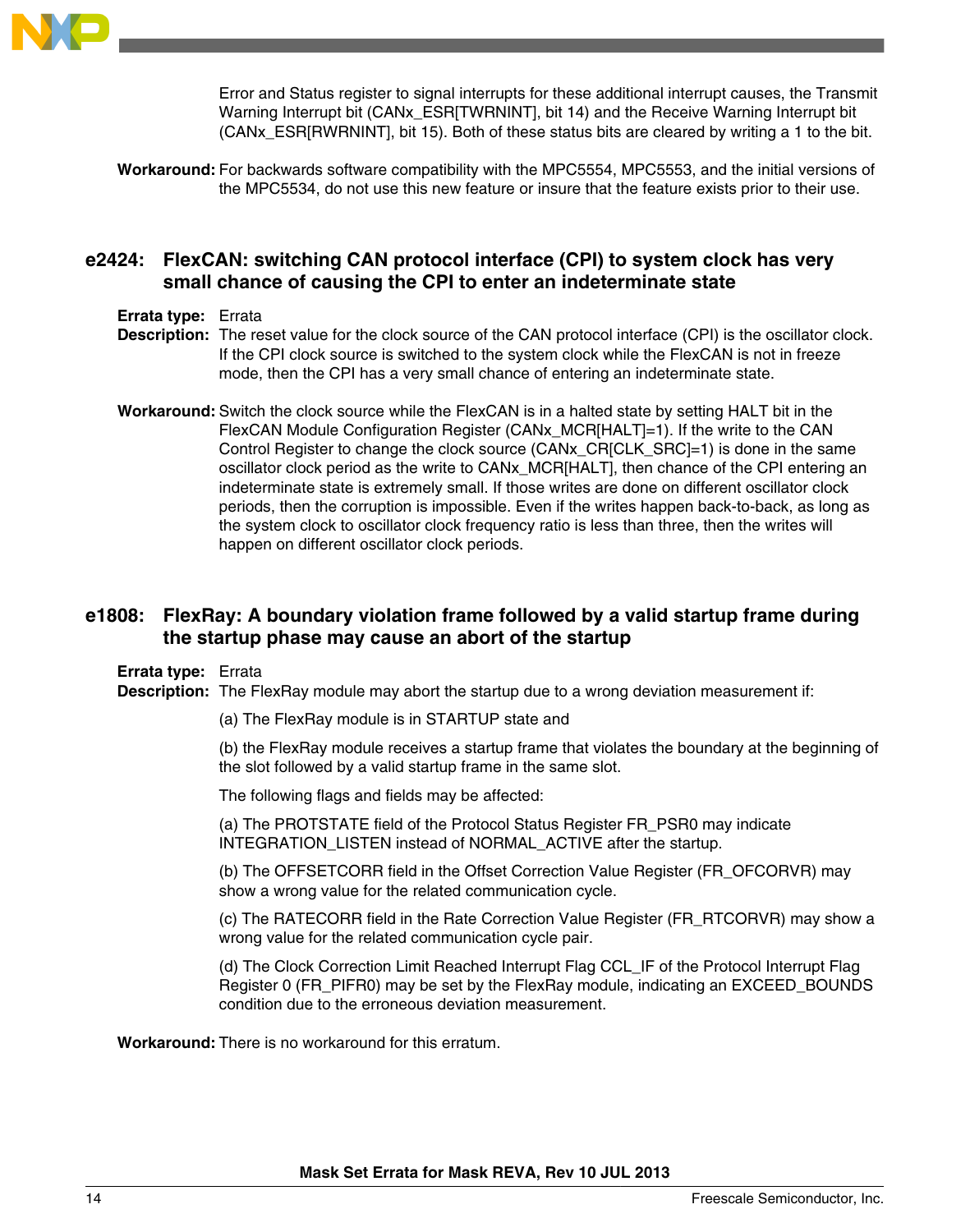

# **e2302: FlexRay: Message Buffer can not be disabled and not locked after CHI command FREEZE**

#### **Errata type:** Errata

**Description:** If a complete message was transmitted from a transmit message buffer or received into a message buffer and the controller host interface (CHI) command FREEZE is issued by the application before the end of the current slot, then this message buffer can not be disabled and locked until the module has entered the protocol state normal active.

> Consequently, this message buffer can not be disabled and locked by the application in the protocol config state, which prevents the application from clearing the commit bit CMT and the module from clearing the status bits. The configuration bits in the Message Buffer Configuration, Control, Status Registers (MBCCSRn) and the message buffer configuration registers MBCCFRn, MBFIDRn, and MBIDXRn are not affected.

At most one message buffer per channel is affected.

**Workaround:** There are two types of workaround.

1) The application should not send the CHI command FREEZE and use the CHI command HALT instead.

2) Before sending the CHI command FREEZE the application should repeatedly try to disable all message buffers until all message buffers are disabled. This maximum duration of this task is three static or three dynamic slots.

# **e2344: FlexRay: Repeated wakeup after leading coldstart has too short WAKEUP\_LISTEN phase**

**Errata type:** Errata

**Description:** When the FlexRay module is

- a) configured for single-channel, and
- b) configured as leading coldstarter, and
- c) the FlexRay module has performed a startup as leading coldstarter, and

d) the application triggers another wakeup via the wakeup command (without performing a power-on reset before, which means that the previous configuration and internal state is preserved)

then

a) the WAKUP\_LISTEN phase is truncated to 4 microticks which translates to 4  $*$  25ns @10Mbps, and

b) the FlexRay module then immediately transitions into WAKEUP\_SEND and starts transmission of the wakeup-pattern on the network.

**Workaround:** Prior to executing the WAKEUP command the application should perform a hypothetical leading coldstart using the following steps:

> 1) Configure the FlexRay module as leading coldstarter via the ALLOW\_COLDSTART command.

2) Perform the RUN command.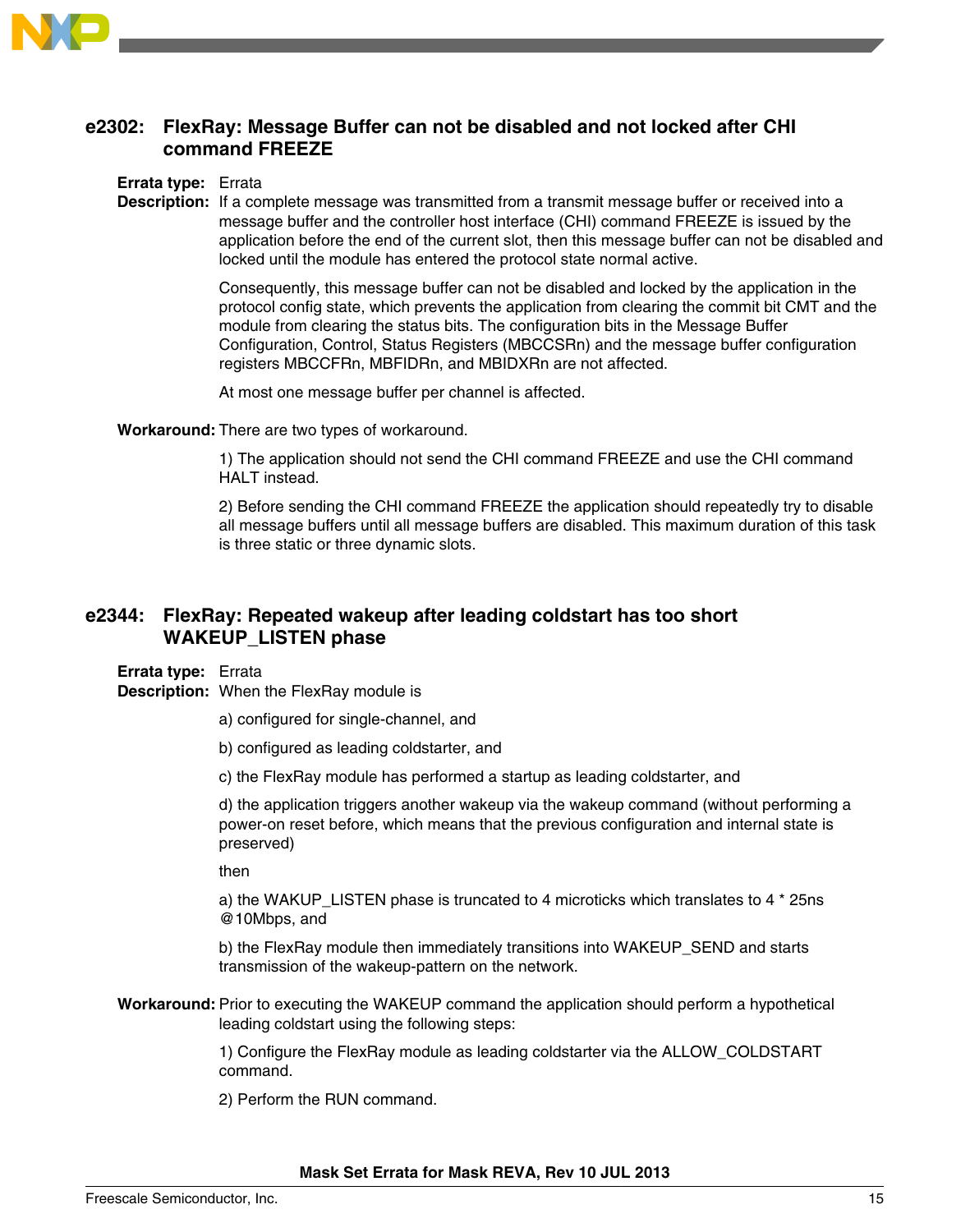

3) Wait until the FlexRay module has reached the COLDSTART\_LISTEN state (PSR0[STARTUPSTATE] == 0011).

4) Abort the startup via READY command.

5) Wait until the FlexRay module has reached the READY state (PSR0[PROTSTATE]  $== 011$ ).

6) Perform WAKEUP command.

# **e1545: FlexRay: Slot Status of Double Transmit Message Buffers updated incorrectly**

#### **Errata type:** Errata

**Description:** This erratum only affects FlexRay modules that have at least two double transmit message buffers configured by the application.

> After the transmission of a non-null frame from a double transmit message buffer, the FlexRay module

1) updates the slot status of the transmit side of this double transmit message buffer,

2) does not update the slot status of the commit side of this double transmit message buffer, and

3) updates the slot status of the commit side of the double transmit message buffer with the highest message buffer ID.

Due to internal commit operations on double transmit message buffers it can happen, that the slot status of the commit side and transmit side are exchanged after the update. As a result, the slot status of the double transmit message buffer is incorrect for a certain amount of time.

**Workaround:** If the application has configured at most one double transmit message buffer, the slot status of this message buffer is always correct.

> If the application has configured more than one double transmit message buffers, it should ignore the slot status of the double transmit message buffers and instead should use the dedicated slot status reporting registers provided by the FlexRay module to get the slot status information. These registers are

- Channel A Status Error Counter Register (FR\_CASERCR)
- Channel B Status Error Counter Register (FR\_CBSERCR)
- Protocol Status Register 2 (FR\_PSR2)
- Protocol Status Register 3 (FR\_PSR3)
- Slot Status Registers (FR\_SSR0 up to FR\_SSR7)
- Slot Status Counter Registers (FR\_SSCR0 up to FR\_SSCR3)

# **e1958: FlexRay: System memory access immediately timed out if SYMATOR[TIMEOUT] set to 0x1F**

#### **Errata type:** Errata

**Description:** If the FlexRay module performs a read or write operation on the system memory and the TIMEOUT field in the System Memory Timeout Register (SYMATOR) is set to its maximum value of 0x1F, the FlexRay module will immediately set the System Bus Communication Failure Error Flag SBCF\_EF in the CHI Error Flag Register (CHIERFR). In case of an

read operation, the FlexRay module will proceed its operation and assume a read value of 0.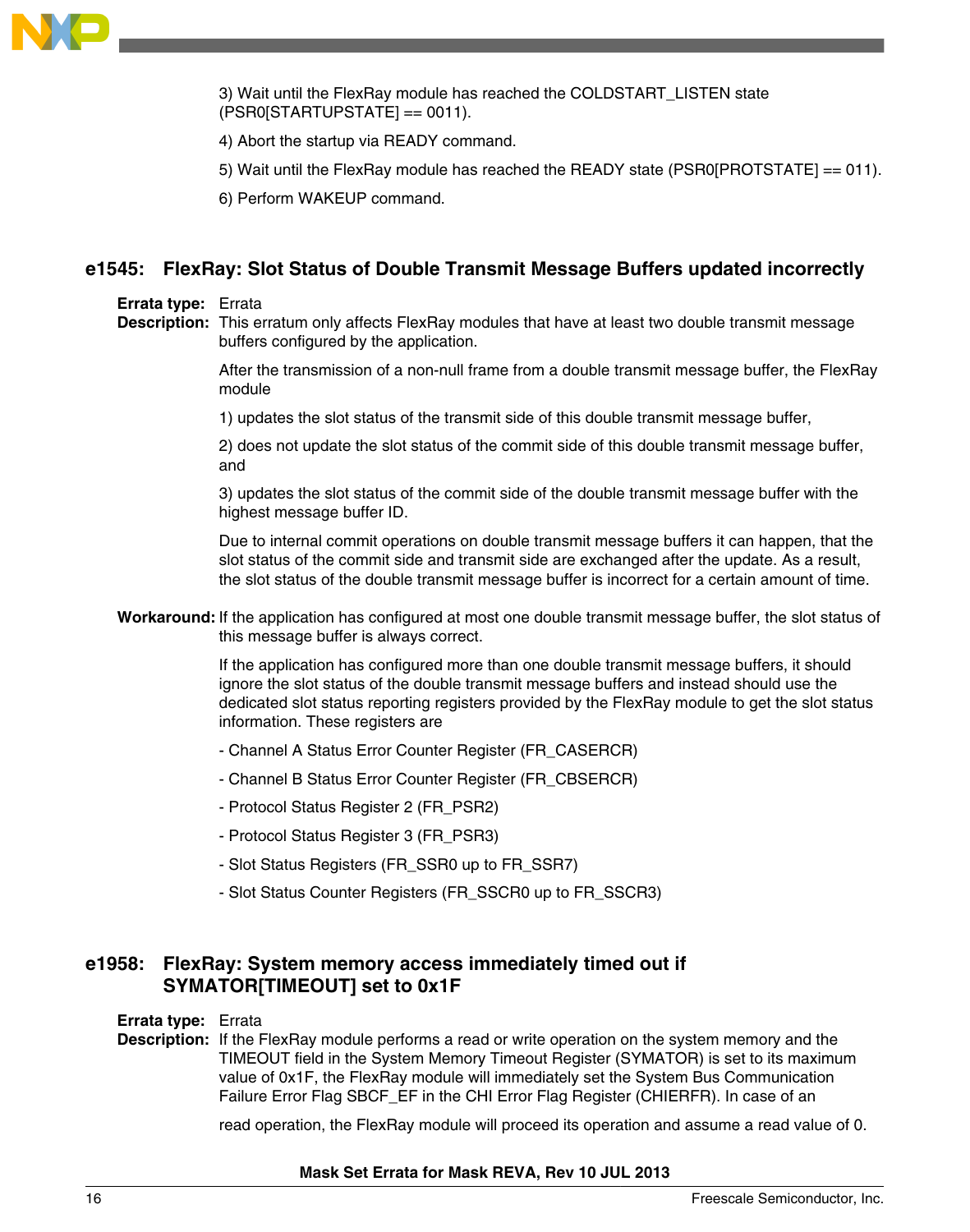

**Workaround:** The application should not write the value of 0x1F to the SYMATOR[TIMEOUT] field.

# **e1657: FlexRay: System memory overwritten or invalid data transmitted after timeout of system memory read access**

#### **Errata type:** Errata

**Description:** When the FlexRay module performs a read operation from the system memory and the system memory subsystem fails to deliver the requested data within the number of system clock cycles configured by the TIMEOUT field in the System Memory Timeout Register (SYMATOR), the FlexRay module will proceed its operation with a read value of 0.

> If the value to be read was in the Frame Header of the Message Buffer Header Field, an incorrect frame header will be transmitted.

> If the value to be read was the Data Offset Field of the Message Buffer Header Field the FlexRay module will

a) in case of a transmit slot, fetch the payload data from the start of the 64 KByte system memory window starting at the address defined by the System Memory Base Address Registers (SYMBADHR,SYMBADLR), and consequently transmit incorrect payload data, or

b) in case of a receive slot, write the payload data to the start of the 64 KByte system memory window starting at the address defined by the System Memory Base Address Registers (SYMBADHR,SYMBADLR), and consequently overwrite several Message Buffer Header Fields.

If the value to be read was in the Message Buffer Data Field an incorrect payload word will be transmitted.

**Workaround:** To prevent the occurrence of an system memory timeout, the application should configure the priorities for the system memory bus masters in the Crossbar Switch properly along with an appropriate setting of the SYMATOR[TIMEOUT] field.

> To prevent the overwrite of Message Buffer Header Fields, the application should reserve 254 bytes of unused memory at the start of the FlexRay Memory Window.

> To prevent the transmission of incorrect payload data, the application should continuously observe or assign an interrupt service routine to the System Bus Communication Failure Error Flag SBCF EF in the CHI Error Flag Register (CHIERFR). When this flag is set or the interrupt is triggered, the application should stop the FlexRay module by the protocol command FREEZE.

### **e1429: Flexray : No reception in slot in dynamic segment**

- **Errata type:** Errata
- **Description:** If a FlexRay transmit message buffer and a receive message buffer are both assigned to dynamic slots, and the transmit message buffer has a greater message buffer number than the receive message buffer, then the receive message buffer will never be found by the message buffer search and no reception will happen.
- **Workaround:** All individual transmit message buffers should be located before all receive message buffers, that means, all transmit message buffers have message buffer numbers lower than any receive message buffer number.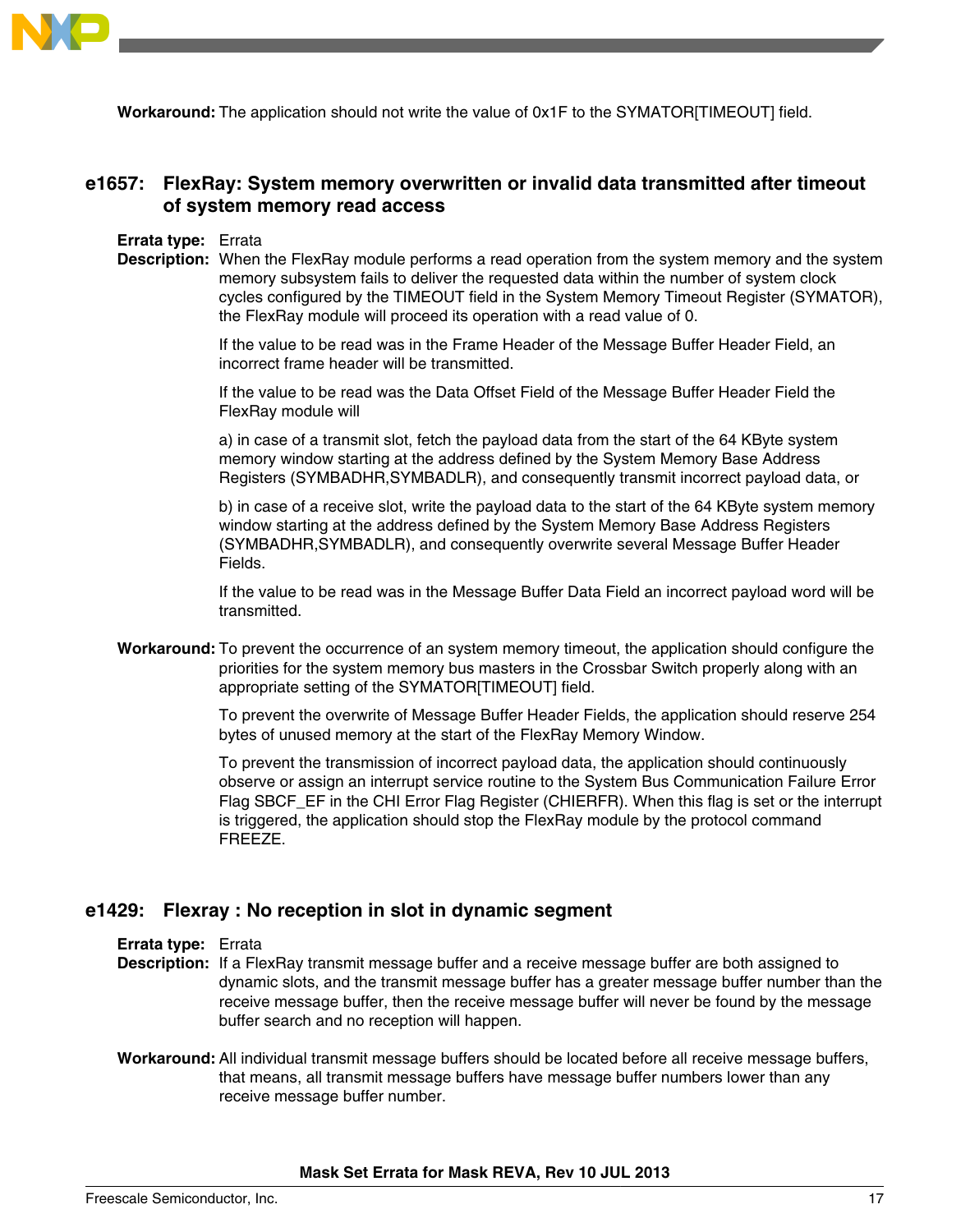

# **e789: MPC5561: SIU\_MIDR[PARTNUM] is 5561, [MASKNUM] is 0x01, DID[PIN]=0x161**

#### **Errata type:** Information

- **Description:** The part number field in the MCU Identification Register (SIU\_MIDR[PARTNUM]) is 0x5561. The mask revision number (SIU\_MIDR[MASKNUM]) is updated to 0x01. The Part Number Identification field in the Nexus Port Controller Device Identification Register/JTAGC Identification (NPC\_DID[PIN]) is 0x161.
- **Workaround:** Software should be aware that the SIU\_MIDR[MASKNUM] field can change in the future. Tools should be aware of the JTAGC\_ID/NPC\_DID[PIN]. In addition, tools should be aware that the revision number in the JTAG and Nexus ID could change in the future (JTAGC\_ID/ NPC\_DID[PRN]).

#### **e547: MPC5561: VSTBY pin current is higher than expected**

**Errata type:** Errata **Description:** The VSTBY pin does not meet data sheet values for standby current at 25C or 85C.

**Workaround:** Expect that at least 50 uA of additional current will be required on the power supply for the VSTBY pin compared to specified values, Alternately if no standby functionality required, connect Vstby pin to ground.

# **e6726: NPC: MCKO clock may be gated one clock period early when MCKO frequency is programmed as SYS\_CLK/8.and gating is enabled**

**Errata type:** Errata

- **Description:** The Nexus auxiliary message clock (MCKO) may be gated one clock period early when the MCKO frequency is programmed as SYS\_CLK/8 in the Nexus Port Controller Port Configuration Register (NPC\_PCR[MCKO\_DIV]=111) and the MCKO gating function is enabled (NPC\_PCR[MCKO\_GT]=1). In this case, the last MCKO received by the tool prior to the gating will correspond to the END\_MESSAGE state. The tool will not receive an MCKO to indicate the transition to the IDLE state, even though the NPC will transition to the IDLE state internally. Upon re-enabling of MCKO, the first MCKO edge will drive the Message Start/End Output (MSEO=11) and move the tool's state to IDLE.
- **Workaround:** Expect to receive the MCKO edge corresponding to the IDLE state upon re-enabling of MCKO after MCKO has been gated.

### **e1957: NPC: MCKO\_DIV can be set to 0x0 (1X MCKO)**

**Errata type:** Information

**Description:** The Nexus Port Controller Port Configuration Register MCKO Divider bits (NPC\_PCR[MCKO\_DIV]) can be set to 0b000 to select a 1X clock rate as the Nexus Auxiliary output port frequency for the MCKO and MDO pins. Note: Depending on the system frequency, this may force the MCKO and MDO pins to switch at a frequency higher than can be supported by the pins. This maximum frequency is specified in the device electrical specification of the Nexus MCKO and MDO pins.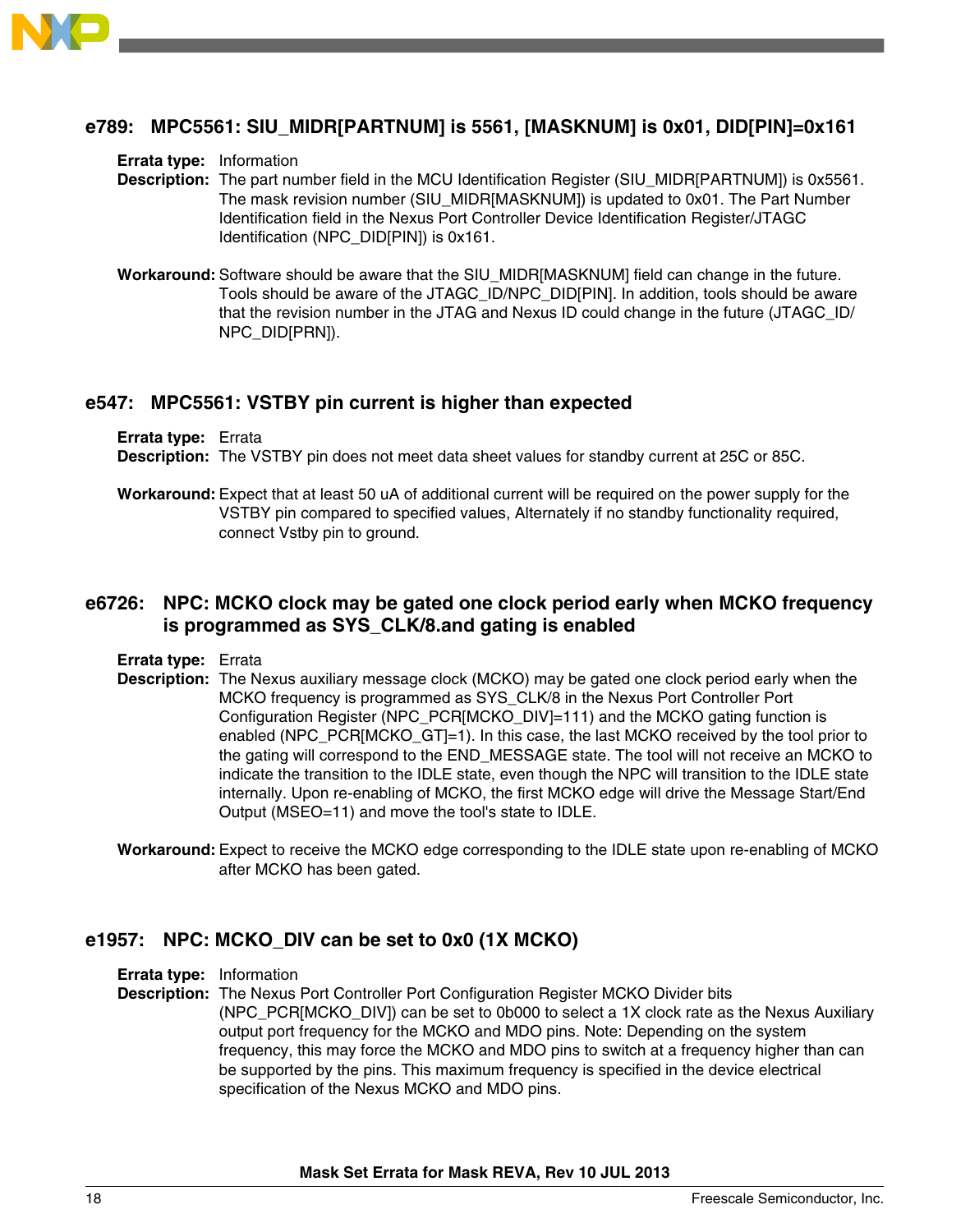

**Workaround:** Insure that the maximum operating frequency of the MDO and MCKO pins is not violated when setting the NPC\_PCR[MCKO\_DIV] values.

Note: tools may not support 1X mode. Check with your tool vendor.

# **e2096: NZ6C3: No sync message generated after 255 direct branch messages in history mode**

- **Errata type:** Information
- **Description:** When using the branch history mode of direct branch program trace in the e200z6 core, a synchronization message is not transmitted after 255 program trace messages in a row as defined in the IEEE-ISTO 5001-2003 standard. This will occur if resource full messages are sent and not counted for triggering a sync message indicating that the branch history fields are full. The resource full message is generated when more than 31 direct branches occur without an indirect branch or exception.
- **Workaround:** Debuggers should account for the possibility that more than 255 messages could be received without a program trace synchronization message by keeping track of the last known program trace address prior to branch history resource full messages.

#### **e2103: NZ6C3: Data Trace of stmw instructions may cause overruns**

**Errata type:** Information

- **Description:** If Nexus data trace is enabled on a section of memory that is loaded or stored with a store multiple word (stmw), or load multiple word (lmw for data read traces), an overrun condition could occur, even if the stall on overrun feature is enabled (NZ6C3\_DC1[OVC]=0b011). Stalls can only occur on instruction boundaries. The stmw/lmw instructions can generate up to 16 Nexus trace messages with a single instruction. If there are not 16 queue locations available, an overflow will occur. Stall mode does not stall the core until there are only four locations available in the e200 Nexus message queue. Therefore if a stmw/lmw generates more than four messages or if additional Nexus messages are generated, the queue will overflow. The stmw/lmw instructions load or store two 32-bit registers at a time (64-bit stores/loads) if an even number of registers are selected.
- **Workaround:** If stall mode is enabled (NZ6C3\_DC1[OVC]=0b011), limiting store multiple word instruction in a data trace region to store/load 8 registers or less, will improve the chances that an overrun will not occur, but this is dependent on other messages that could be generated simultaneously with the data trace messages. If stall mode is disabled, or stmw instructions with more than 8 registers are stored, accept overruns in the data and program trace flow.

# **e1618: NZ6C3: No indication of an exception causing a Nexus Program Trace (PT) message as opposed to a retired branch instruction causing a PT message.**

#### **Errata type:** Errata

**Description:** The e200z6 core Nexus (NZ6C3) transmits a Program Trace Indirect Branch message without indicating if the message was sent due to a taken branch or due to an exception. The instruction count for an exception is 1 less than a normal indirect branch. The result is that program trace reconstruction can be off by one instruction.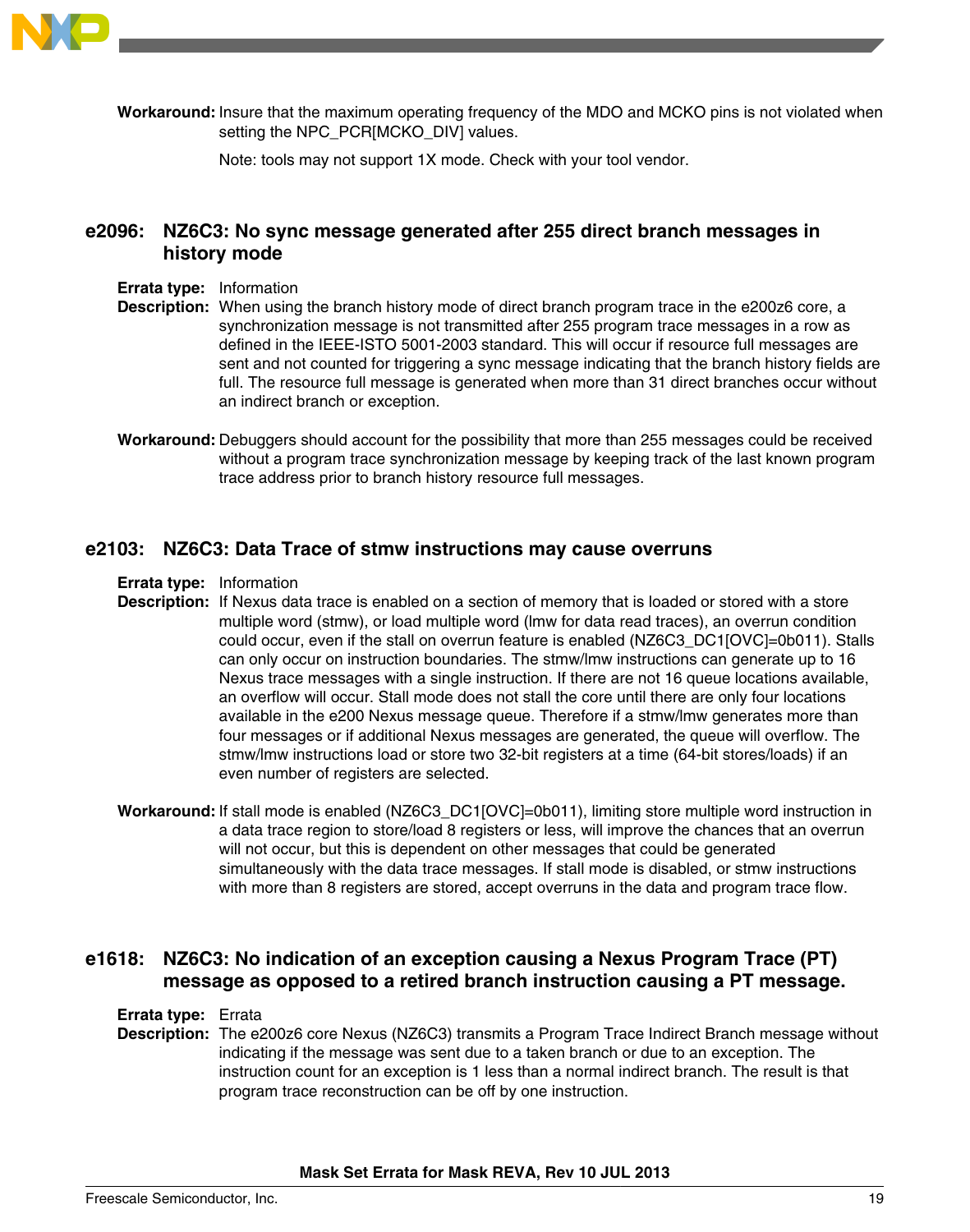

**Workaround:** Trace reconstruction tools should be aware that the I-CNT is different for Exceptions than for Indirect Branches. The tool may need to know (from the user or by parsing registers) the exception handler addresses from the Interrupt vector prefix register (IVPR) and the Interrupt vector offset registers (IVORxx). Users also should not jump directly to interrupt handler addresses. Tools can then differentiate between exceptions and indirect branches.

# **e424: Pad Ring: FlexRay pins changed to MH type**

#### **Errata type:** Errata

- **Description:** To meet the specified speed on the FlexRay interface for channel B pins FR\_TX\_B and FR\_TX\_B\_EN, the pad type was changed to a MH type pad. Other MPC55XX parts that implement FlexRay may have other pad types or have a different pad used for these functions.
- **Workaround:** Refer to the specific device reference manual and errata sheet for details on the specific implementation for any other MPC5500 device. Exact drop-in replacement may not be available for this feature.

### **e488: Pad Ring: Possible poor system clock just after POR negation.**

- **Errata type:** Information
- **Description:** The pins RSTCFG\_B and PLLCFG[0:1] select one of three PLL modes or allows a clock to be injected, bypassing the PLL. When Power On Reset (POR) negates, if the transitions on these pins selects the bypass mode, a poor clock on EXTAL can provide a poor clock to MCU logic no longer reset by POR. The state of that logic can be corrupted.
- **Workaround:** If the default PLL and Boot configuration (external crystal reference and boot from internal flash) will be used, then negate the RSTCFG pin (=1). For any other configuration, depending on the final mode required, the pins must have the following values on the pins when the internal POR negates.

```
Final Mode RSTCFG_B PLLCFG[0] PLLCFG[1]
```
default 1 - -

external reference 0 1 1

external crystal - 1 -

dual controller - 1 -

After POR negates, the RSTCFG\_B and PLLCFG[0:1] can be changed to their final value, but should avoid switching through the 0,0,0 state on these pins. See application note AN2613 "MPC5554 Minimum Board Configuration" for one example off the external configuration circuit.

#### **e1969: Pad Ring: RSTOUT is 3-stated during the power-on sequence.**

**Errata type:** Information

**Description:** RSTOUT\_B is 3-stated during power on reset.

**Workaround:** Connect an external pull device to RSTOUT\_B during power on reset. This should be pulldown unless an external reset configuration circuit is being used, in which case it should be pull-up. Refer to AN2613 'MPC5554 Minimum Board Configurations' for further information.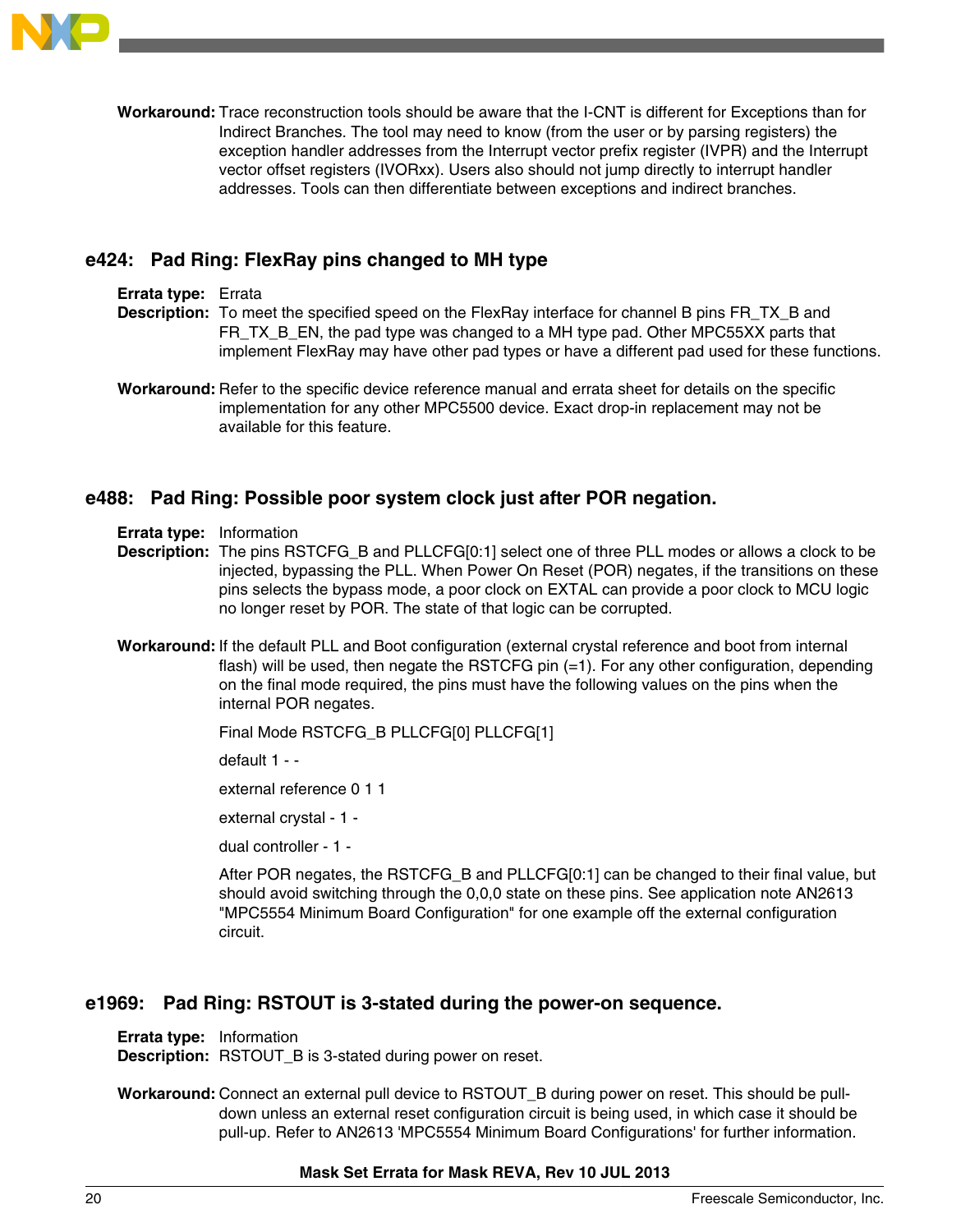

# **e375: Pad Ring: SCI\_A available on CAN\_A pins (GPIO[83:84])**

#### **Errata type:** Information

- **Description:** The Serial Interface (SCI\_A) transmit (TX) and receive (RX) functions have been added to the pin multiplexer on the GPIO83/CAN\_A\_TX and GPIO84/CAN\_A\_RX pins and can be selected in the Pad Configuration Registers.
- **Workaround:** Do not use the SCI\_A TX and RX functions on the CAN\_A pins if backwards hardware compatibility is required with previously defined devices (MPC5534, MPC5553, and MPC5554). The SCI A TX and RX can be selected by setting the Pin Assignment bits of the Pad Configuration Register to 0b10 (PCR83 and PCR84).

# **e3377: Pad Ring:Nexus pins may drive an unknown value immediately after power up but before the 1st clock edge**

- **Errata type:** Errata
- **Description:** The Nexus Output pins (Message Data outputs 0:15 [MDO] and Message Start/End outputs 0:1 [MSEO]) may drive an unknown value (high or low) immediately after power up but before the 1st clock edge propagates through the device (instead of being weakly pulled low). This may cause high currents if the pins are tied directly to a supply/ground or any low resistance driver (when used as a general purpose input [GPI] in the application).

**Workaround:**1. Do not tie the Nexus output pins directly to ground or a power supply.

2. If these pins are used as GPI, limit the current to the ability of the regulator supply to guarantee correct start up of the power supply. Each pin may draw upwards of 150mA.

If not used, the pins may be left unconnected.

### **e1779: SIU: CRSE bit added to the SIU Configuration Register**

- **Errata type:** Information
- **Description:** A new bit was added to the System Integration Unit to disable driving both the normal external bus and the calibration bus interface.

The Calibration Reflection Suppression Enable (SIU\_CCR[CRSE]) bit enables the suppression of reflections from the External Bus Interface's calibration bus onto the non-calibration bus. The EBI drives some outputs to both the calibration and non-calibration busses. When CRSE is asserted (0b1), the values driven onto the calibration bus pins will not be reflected onto the non-calibration bus pins. When CRSE is negated (0b0), the values driven onto the calibration bus pins will be reflected onto the non-calibration bus pins. CRSE only enables reflection suppression for non-calibration bus pins that do not have a negated state to which the pins return at the end of the access. CRSE does not enable reflection suppression for the noncalibration bus pins that have a negated state to which the pins return at the end of an access. Those reflections always are suppressed. Furthermore, the suppression of reflections from the non-calibration bus onto the calibration bus is not enabled by CRSE. Those reflections also always are suppressed.

**Workaround:** Set the CRSE bit in the SIU\_CCR to prevent signals on the calibration bus from being reflected onto the normal external bus interface.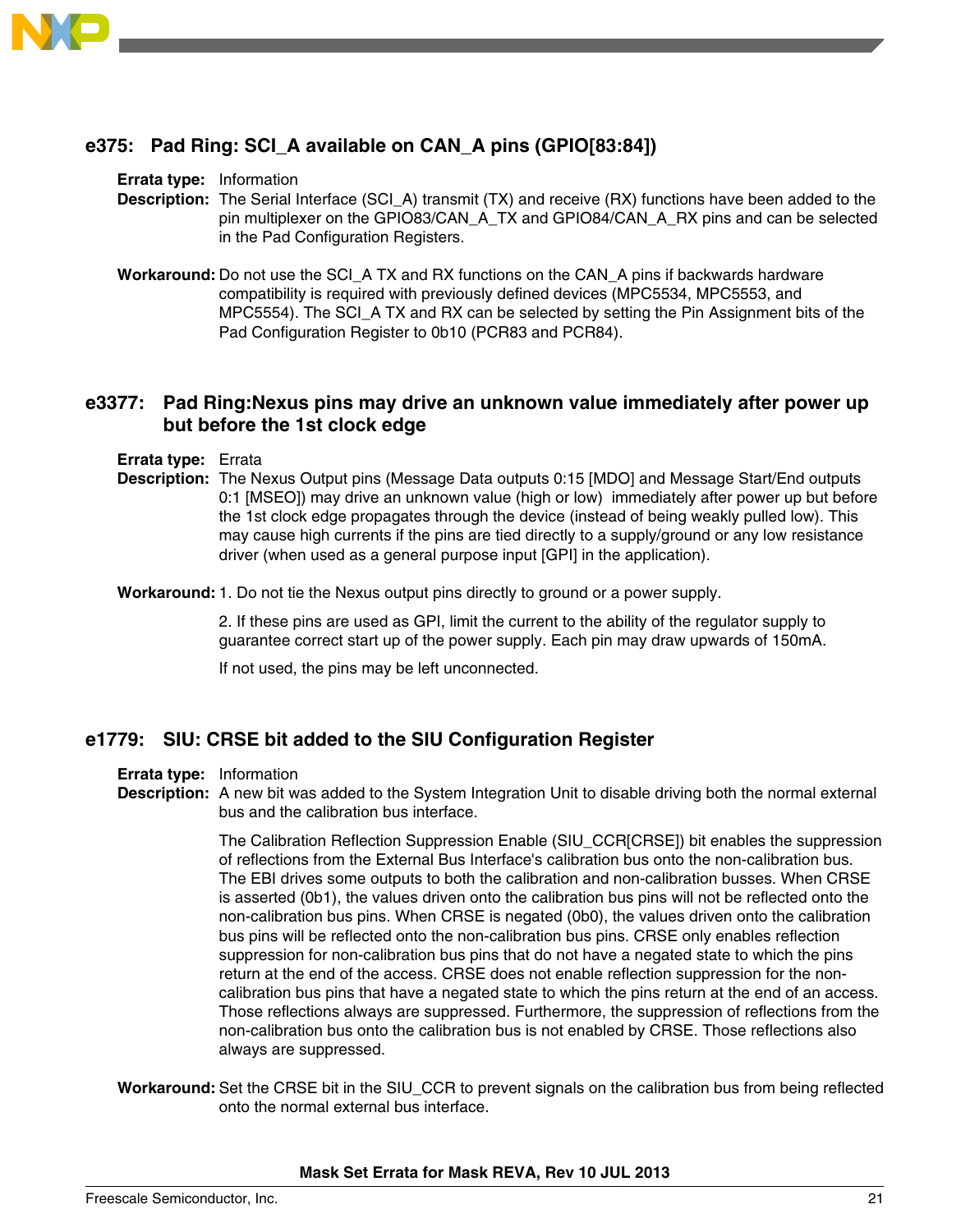

# **e637: SIU: ECCR[ENGDIV] field extended to eight bits**

**Errata type:** Information

**Description:** Two additional bits (bits 15:16) have been added to the divider (ENGDIV) for the Engineering Clock (ENGCLK) in the External Clock Control register (SIU\_ECCR).

> Note: not all devices that support these additional bits actually implement the Engineering Clock pin.

**Workaround:** For backwards compatibility to other devices either do not use the extra two bits, otherwise software will only be compatible on devices that include these two extra bits for the divider.

#### **e1721: SIU: ENGCLK alternate source select bit added to SIU\_ECCR**

**Errata type:** Information

**Description:** An alternate source selection bit (Engineering Clock Source Select) has been added to the System Integration Unit External Clock Control Register (SIU\_ECCR[ECSS], bit 24) to select the clock source that drives the Engineering Clock (ENGCLK) pin through the engineering clock divider from either the system clock or the EXTAL frequency.

> Note: not all devices that support this additional bit actually implement the Engineering Clock pin.

**Workaround:** Set the SIU\_ECCR[ENGSSEL] to 0b1 to enable the select the crystal (or external clock on EXTAL) as the source of the ENGCLK divider. Setting the bit to 0b0 will select the system clock to the engineering clock divider (backwards compatible).

# **e1419: SIU: Reverting ENGCLK source to the system clock has a very small chance of causing the ENGCLK generator to enter an indeterminate state**

- **Errata type:** Errata
- **Description:** The reset value for the Engineering Clock (ENGCLK) source is the system clock. If the clock source is switched to the external clock (buffered crystal frequency or external clock input) by setting Engineering Clock Source Select bit in the External Clock Control Register (SIU\_ECCR[ECSS]=1) and then reverted to the system clock, then the ENGCLK generator has a very small chance of entering an indeterminate state.
- **Workaround:** Do not change the ENGCLK source back to the System clock after changing it to the external clock.

#### **e1031: e200z6: Cache Invalidate/Clear Aborts due to masked core Interrupt**

**Errata type:** Errata

**Description:** The e200z6 core will abort a "Cache Invalidate" (CINV) or "Cache Lock Bits Flash Clear" (CLFC) operation (in the Level 1 Cache Control and Status Register 0 (L1CSR0) if an external interrupt occurs during the operation, even if external interrupts to the core are disabled in the Machine Status Register (MSR[EE]=0). The effect of this issue is that disabling external interrupts alone will not guarantee completion of a CINV or CLFC operation. Software must check for the cache abort condition.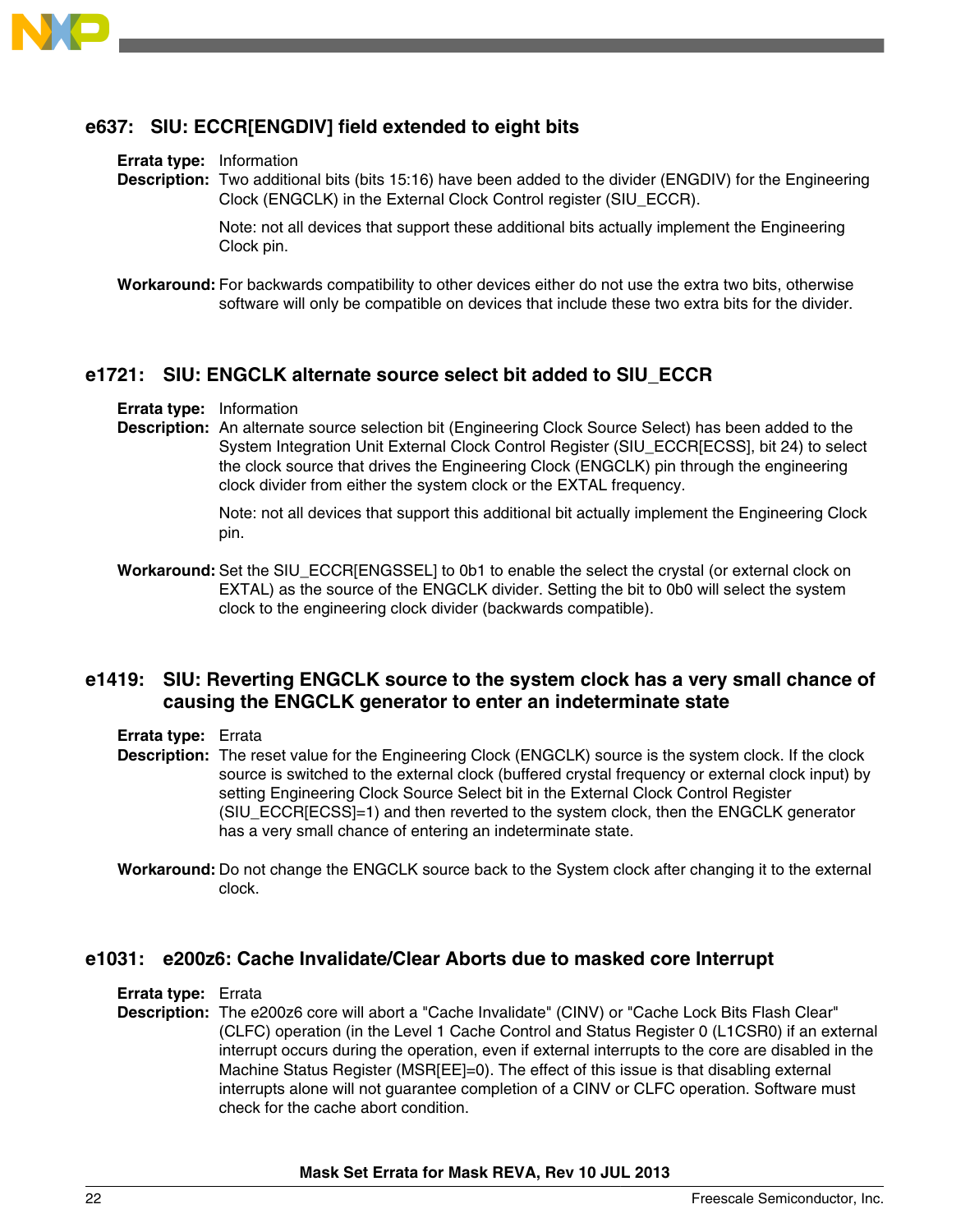

**Workaround:** After clearing the EE bit in MSR, perform the following steps:

- (1) Save the interrupt controller's current priority, INTC\_CPR[PRI].
- (2) Raise the interrupt controller's current priority to maximum (INTC\_CPR[PRI]=0xF).
- (3) Synchronize by executing msync and isync instructions.
- (4) Ensure critical interrupts are also disabled (MSR[CE]=0).
- (5) Execute CINV or CLFC cache operation.

After the cache operation completes, check to see if the abort bit has been set, indicating an external interrupt has caused the operation to terminate before completion. If set, clear the abort bit and retry the operation.

To restore normal operation after the cache invalidation or clear, perform the following steps:

- (1) Restore the saved priority setting to INTC\_CPR[PRI].
- (2) Restore MSR[CE] if it was altered.
- (3) Restore MSR[EE].

### **e2044: e200z6: Core renamed from e500z6**

**Errata type:** Information

**Description:** The name of the main processing core has been changed from the e500z6 to the e200z6.

**Workaround:** Expect the new name for the e200z6 core in documentation.

### **e1729: e200z6: MMU has 32 Table Entries**

- **Errata type:** Information
- **Description:** Initial documentation for the MPC5554 stated that there would be only 24 table entries in the e200z6 core Memory Managment Unit (MMU). Actually, 32 entries were implemented and will remain in the future e200z6 devices.

**Workaround:** All 32 of the MMU table entries can be used.

### **e779: e200z6: New SPE Instructions Added**

- **Errata type:** Information
- **Description:** e200z6 cores that support VLE also have additional instructions available in the traditional PowerPC instruction set.

The following SPE instructions have been added:

evfsmadd - Vector Floating-Point Single-Precision Multiply-Add

evfsnmadd - Vector Floating-Point Single-Precision Negative Multiply-Add

evfsmsub - Vector Floating-Point Single-Precision Multiply-Subtract

evfsnmsub - Vector Floating-Point Single-Precision Negative Multiply-Subtract

efsmadd - Floating-Point Single-Precision Multiply-Add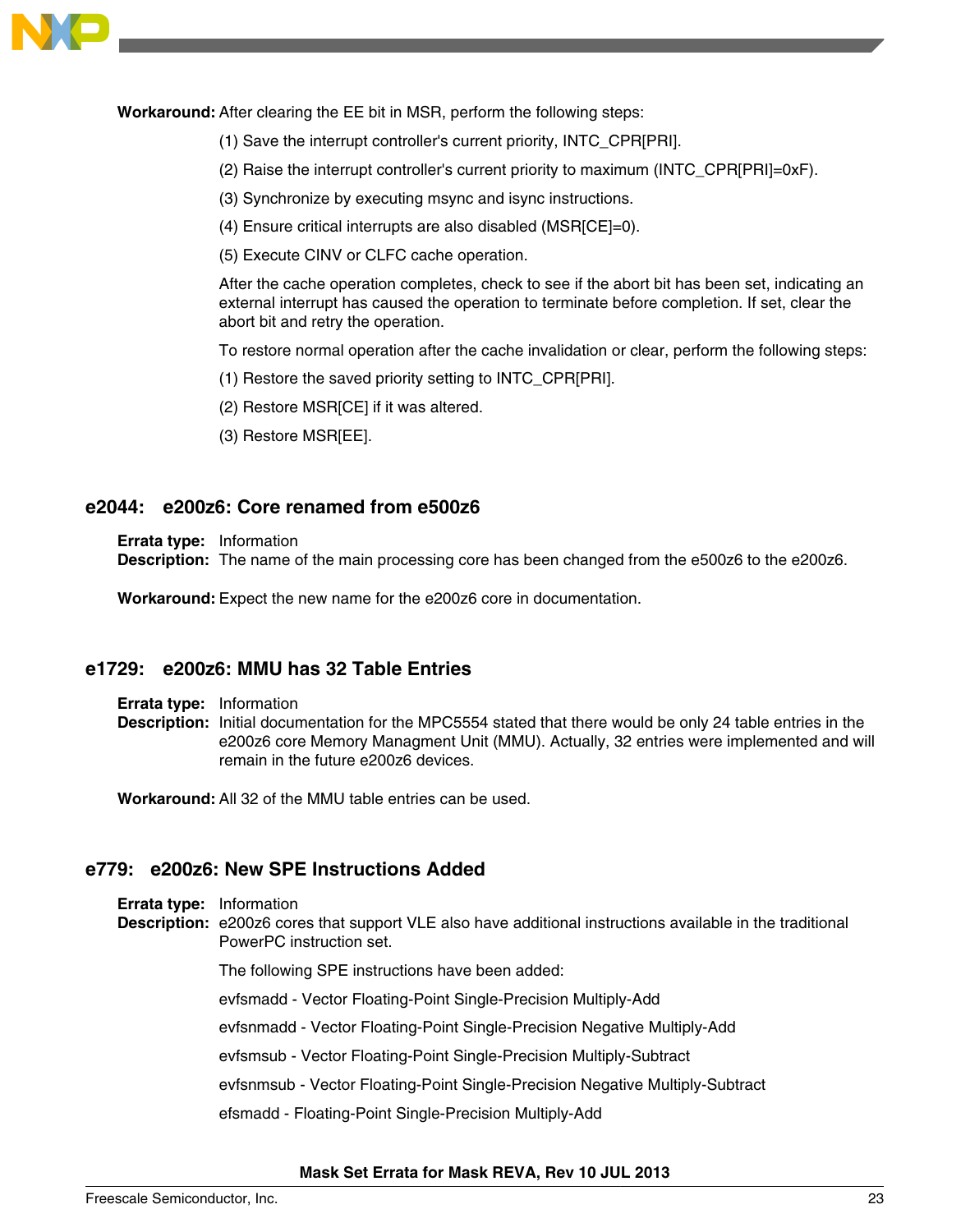

efsnmadd - Floating-Point Single-Precision Negative Multiply-Add

efsmsub - Floating-Point Single-Precision Multiply-Subtract

efsnmsub - Floating-Point Single-Precision Negative Multiply-Subtract

In addition, the restriction of doubleword alignment (64-bit) for SPE load/store instructions has been removed.

**Workaround:** For backwards compatibility to devices that do not support VLE, do not use these new SPE instructions. Compilers may provide a switch to allow or to not allow use of these additional instructions in assembly code.

#### **e1581: e200z6: VLE added to core**

- **Errata type:** Information
- **Description:** An optional Variable Length Encoded (VLE) instruction set has been added to the e200z6 core. VLE is an alternate instruction set that includes both 16-bit and 32-bit instruction encodings. Additional bits have been added to several registers to support this mode of operation. See the "e200z6 with VLE" addendum to the "e200z6 Reference Manual" for complete details on the instruction set and register bits. The addendum is available at: http:// www.freescale.com/files/32bit/doc/ref\_manual/e200z6RMAD1.pdf
- **Workaround:** Insure that the device in use implements VLE before executing code from a page defined as VLE in a Memory Management Unit's table entry.

### **e860: e200z6: Way Access Mode bit added to the Cache**

- **Errata type:** Information
- **Description:** A new feature has been added to the e200 Cache to allow the cache ways to be completely disabled if not enabled specifically for either data or instruction use. Setting the Way Access Mode (WAM, bit 10) in the Level 1 Cache Control and Status register 0 (L1CSR0) completely disables look ups in ways that are not specifically disabled by the Additional Way Instruction Disable (AWID), Way Instruction Disable (WID), Additional Way Data Disable (AWDD), and Way Data disable (WDD) fields(L1CSR0[WAM]=0b1). Note the AWID and AWDD bits are not available on devices with 8K of cache.
- **Workaround:** For future compatibility (with devices that support the WAM bit), set the WAM bit when writing to the L1CSR0. On devices that do not support WAM, writing this bit has no affect and will read back as cleared (0b0). This allows software to be written to take advantage of WAM capability on devices that will support it. Setting WAM will reduce the operating power consumption of the cache on devices that support WAM.

#### **e3421: e200z: Cache returns value, even when disabled**

**Errata type:** Errata

**Description:** The cache line fill buffer of the e200z core will still provide a data cache hit, even if the Way Data Disable (WDD), Additional Ways Data Disable (AWDD), and the Way Access Mode (WAM, if available) bits are set.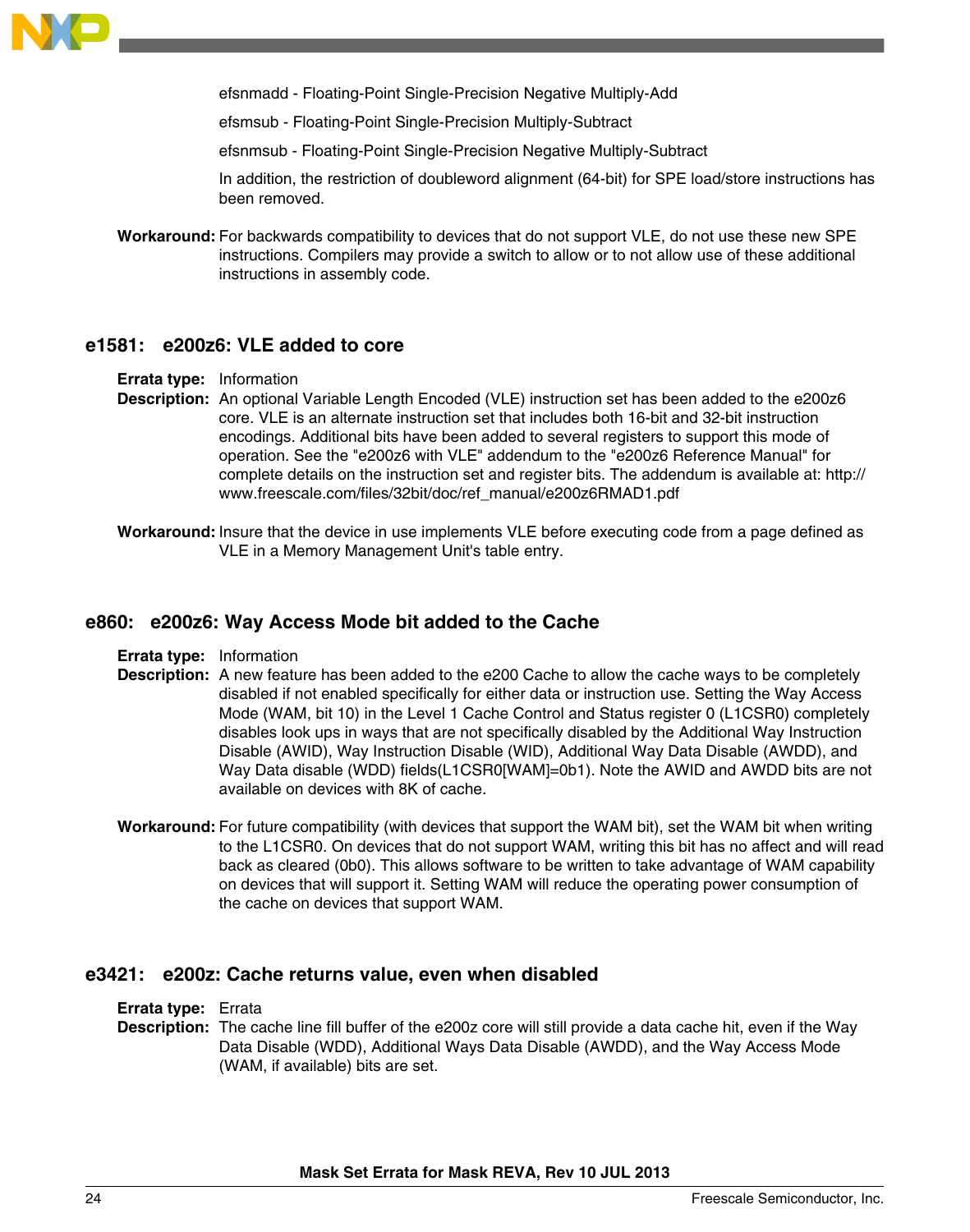

**Workaround:** To avoid cache hit to the Line Fill Buffer after the WDD, AWDD, and WAM bits are disabled, a Cache Miss must be forced to clear the fill buffer. This can be done by branching to an instruction address that has not been fetched before.

# **e1136: eDMA: BWC setting may be ignored between 1st and 2nd transfers and after the last write of each minor loop.**

#### **Errata type:** Errata

**Description:** The eDMA Transfer Control Descriptor Bandwidth Control field setting may be ignored between 1st and 2nd transfers and after the last write of each minor loop. This will occur if the source and destination sizes are equal. This behavior is a side effect of measures designed to reduce start-up latency. Reference Manuals may fail to mention this behavior.

#### **Workaround:** There are 2 possible workarounds:

1) Adjust the Transfer Control Descriptor (TCD) to make the source size not equal to the destination sizes (i.e. ssize  $= 16$  bit, dsize  $= 32$  bit). This delays the write which allows BWC[0:1] arriving from the TCD to be considered in the execution pipeline during start-up.

2) Adjust the TCD so the channel executes a single read/write sequence and then retires. In addition, the channel can be configured to execute a minor loop link to itself which will restart the channel after arbitration and channel start-up latency. The total number of bytes transferred can be controlled by the major loop count.

# **e6966: eDMA: Possible misbehavior of a preempted channel when using continuous link mode**

- **Errata type:** Errata
- **Description:** When using Direct Memory Access (DMA) continuous link mode Control Register Continuous Link Mode (DMA\_CR[CLM]) = 1) with a high priority channel linking to itself, if the high priority channel preempts a lower priority channel on the cycle before its last read/write sequence, the counters for the preempted channel (the lower priority channel) are corrupted. When the preempted channel is restored, it continues to transfer data past its "done" point (that is the byte transfer counter wraps past zero and it transfers more data than indicated by the byte transfer count (NBYTES)) instead of performing a single read/write sequence and retiring.

The preempting channel (the higher priority channel) will execute as expected.

**Workaround:** Disable continuous link mode (DMA\_CR[CLM]=0) if a high priority channel is using minor loop channel linking to itself and preemption is enabled. The second activation of the preempting channel will experience the normal startup latency (one read/write sequence + startup) instead of the shortened latency (startup only) provided by continuous link mode.

### **e617: eDMA: Some new features do not function as specified**

#### **Errata type:** Errata

**Description:** The Cancel Transfer with Error bit (EDMA\_CR[ECX]) does not function correctly. Reading of the Cancel Transfer bit (EDMA\_CR[CX]) does not give status of when cancel has been honored. The NOP bits in Set Enable Request Register (EDMA\_SERQR), Clear Enable Request Register (EDMA\_CERQR), Set Enable Error Interrupt Register (EDMA\_SEEIR),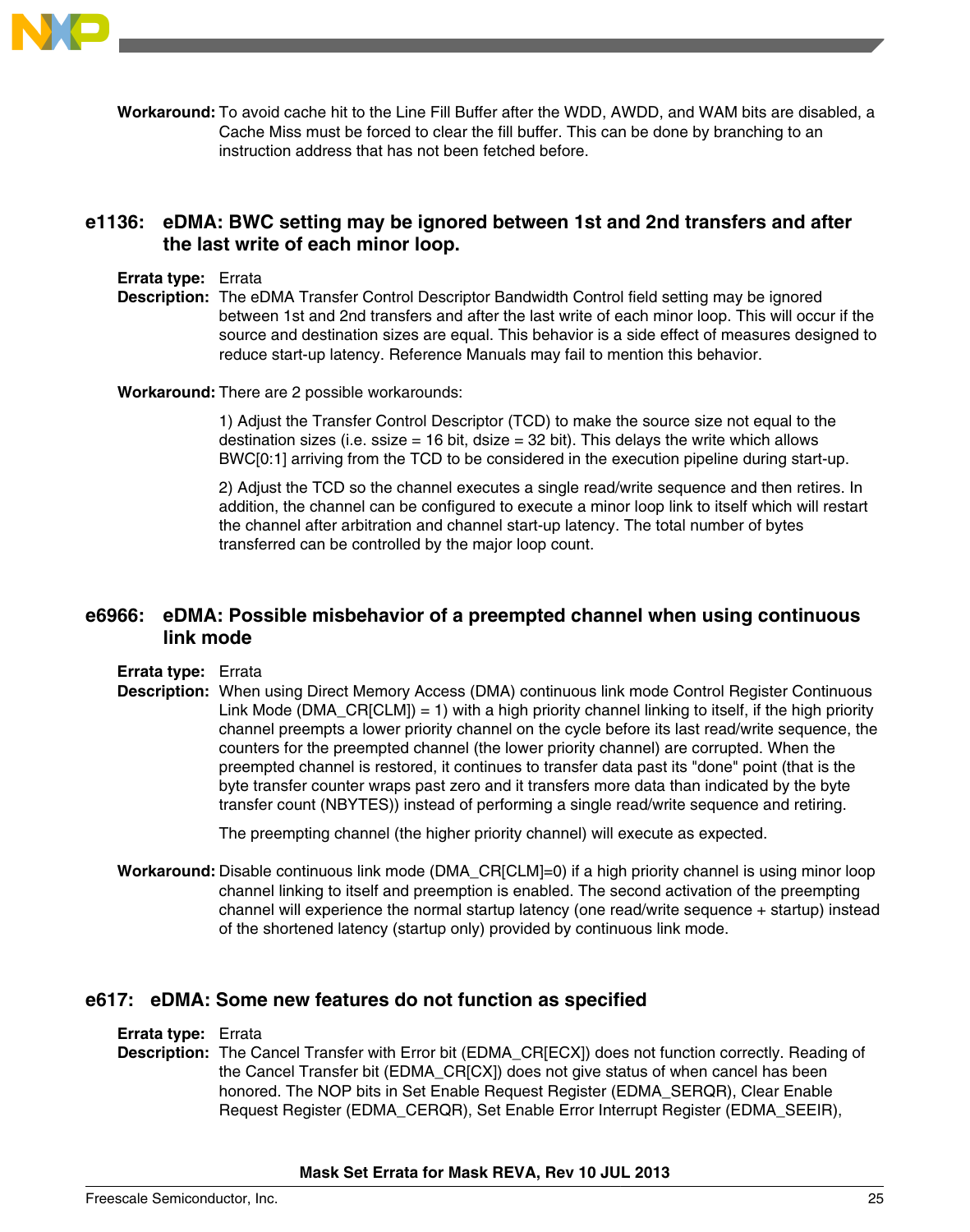

Clear Enable Error Interrupt Register (EDMA\_CEEIR), Clear Interrupt Request Register (EDMA\_CIRQR), Clear Error Register (EDMA\_CER), Set Start Bit Register (EDMA\_SSBR), and Clear Done Status Bit Register (EDMA\_CDSBR) do not function correctly.

**Workaround:** EDMA\_CR[ECX] should not be used and doing so can cause unexpected results. Software should poll the TCD.ACTIVE bit to determine when the cancel of the executing channel has been honored. Software should not use the NOP bits in SERQR, CERQR, SEEIR, CEEIR, CIRQR, CER, SSBR, and CDSBR and doing so can cause unexpected results.

### **e1834: eMIOS: OPMWC unable to produce close to 100% duty cycle signal**

#### **Errata type:** Errata

- **Description:** The Center Aligned Output Pulse Width Modulation with Dead-time Mode (OPWMC) of the eMIOS module does not function correctly if the trailing edge dead time is programmed to a value outside of the current cycle time. The OPWMC mode requires that matches occur in the specific order: A, A, and then B, where the first A must match on the up count of the modulus counter, the second A match occurs on the down count of the modulus counter, and the B match occurs on the internal counter. If the programmed B match value is greater than the time required for the modulus counter to count down from the second A match and then up to the first A match of the next cycle, the first A match of the next cycle will be missed and the mode will not function correctly from that point on.
- **Workaround:** Configure the selected modulus counter time base and the internal counter of the channel in OPWMC mode to count at the same rate. Program the value of the B match (dead time) to a value less than 2 times the programmed A match value.

### **e1558: eQADC: Leakage if any other supply/pin is greater than 0.6V above VDDA**

- **Errata type:** Information
- **Description:** Additional leakage could occur if any pin or power supply on the device (except VSTBY) is greater than 0.6 volts above the VDDA supply, including during power off conditions. The leakage will be to the VDDA supply. This leakage path is active only after the VDDA supply is powered. The leakage path remains active until internal POR is asserted.
- **Workaround:** Expect higher leakages until the voltages are reduced to within 0.6 volts of the voltage on VDDA.

### **e1773: eQADC: conversions of muxed digital/analog channels close to the rail**

```
Errata type: Information
```
**Description:** If the VDDEH9 and the VDDA power supplies are at different voltage levels, the input clamp diodes on the multiplexed digital and analog signals (AN12, AN13, AN14, and AN15) will clamp to the lower of the two supplies.

> If VDDEH9 is lower than the VDDA, conversions on these channels will not obtain full scale readings if voltage is close the the VDDA voltage.

**Workaround:** When multiplexed digital/analog signals are used as analog inputs, connect VDDEH9 to VDDA and do not use any of the digital functions multiplexed on these pins.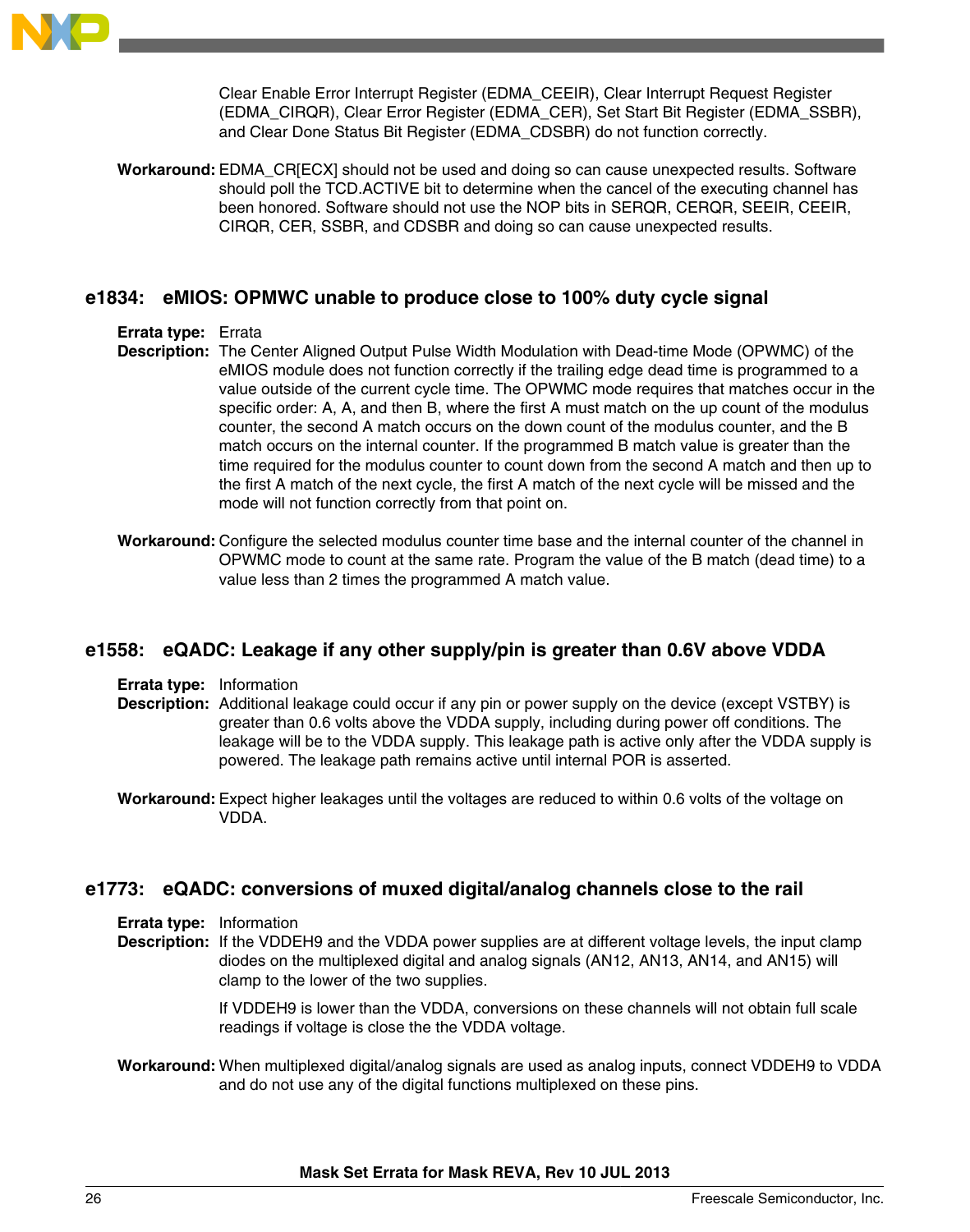

### **e1013: eSCI : Automatic reset of the LIN state machine cause incorrect transmission**

#### **Errata type:** Errata

- **Description:** When the LIN FSM of the eSCI module performs an automatic reset due to a bus error condition, it is possible that the application is no longer synchronized to the LIN FSM. As a result, the eSCI may consider the payload data provided by the application via the LIN Transmit Register (eSCI\_LTR) as a LIN frame header data and will generate an unexpected LIN frame.
- **Workaround:** The application should disable the automatic LIN FSM reset functionality by setting LDBG bit in the LIN Control Register (eSCI\_LCR) to 1.

#### **e1381: eSCI: LIN Wakeup flag set after aborted LIN frame transmission**

- **Errata type:** Errata
- **Description:** If the eSCI module is transmitting a LIN frame and the application sets and clears the LIN Finite State Machine Resync bit in the LIN Control Register 1 (eSCI\_LCR1[LRES]) to abort the transmission, the LIN Wakeup Receive Flag in the LIN Status Register may be set  $(LWAKE=1)$ .
- **Workaround:** If the application has triggered LIN Protocol Engine Reset via the eSCI\_LCR1[LRES], it should wait for the duration of a frame and clear the eSCI\_IFSR2[LWAKE] flag before waiting for a wakeup.

#### **e1221: eSCI: LIN bit error indicated at start of transmission after LIN reset**

**Errata type:** Errata

- **Description:** If the eSCI module is in LIN mode and is transmitting a LIN frame, and the application sets and subsequently clears the LIN reset bit (LRES) in the LIN Control register 1 (ESCI\_LCR1), the next LIN frame transmission might incorrectly signal the occurrence of bit errors (ESCI\_IFSR1[BERR]) and frame error (ESCI\_IFSR1[FE]), and the transmitted frame might be incorrect.
- **Workaround:** There is no generic work around. The implementation of a suitable workaround is highly dependent on the application and a workaround may not be possible for all applications.

### **e1017: eSCI: LIN fast bit error detection causes incorrect LIN reception**

**Errata type:** Errata

**Description:** When using the eSCI module in LIN mode, if the fast bit error detection is enabled in the eSCI Control Register 2 (eSCIx\_CR2[FBR]) and a bit distortion occurs on the RX line, the eSCI module may process the bit error signal incorrectly. This may cause unexpected transmission and reception behavior of the LIN state machine.

**Workaround:** The application should disable the fast bit error detection by setting the FBR bit to 0.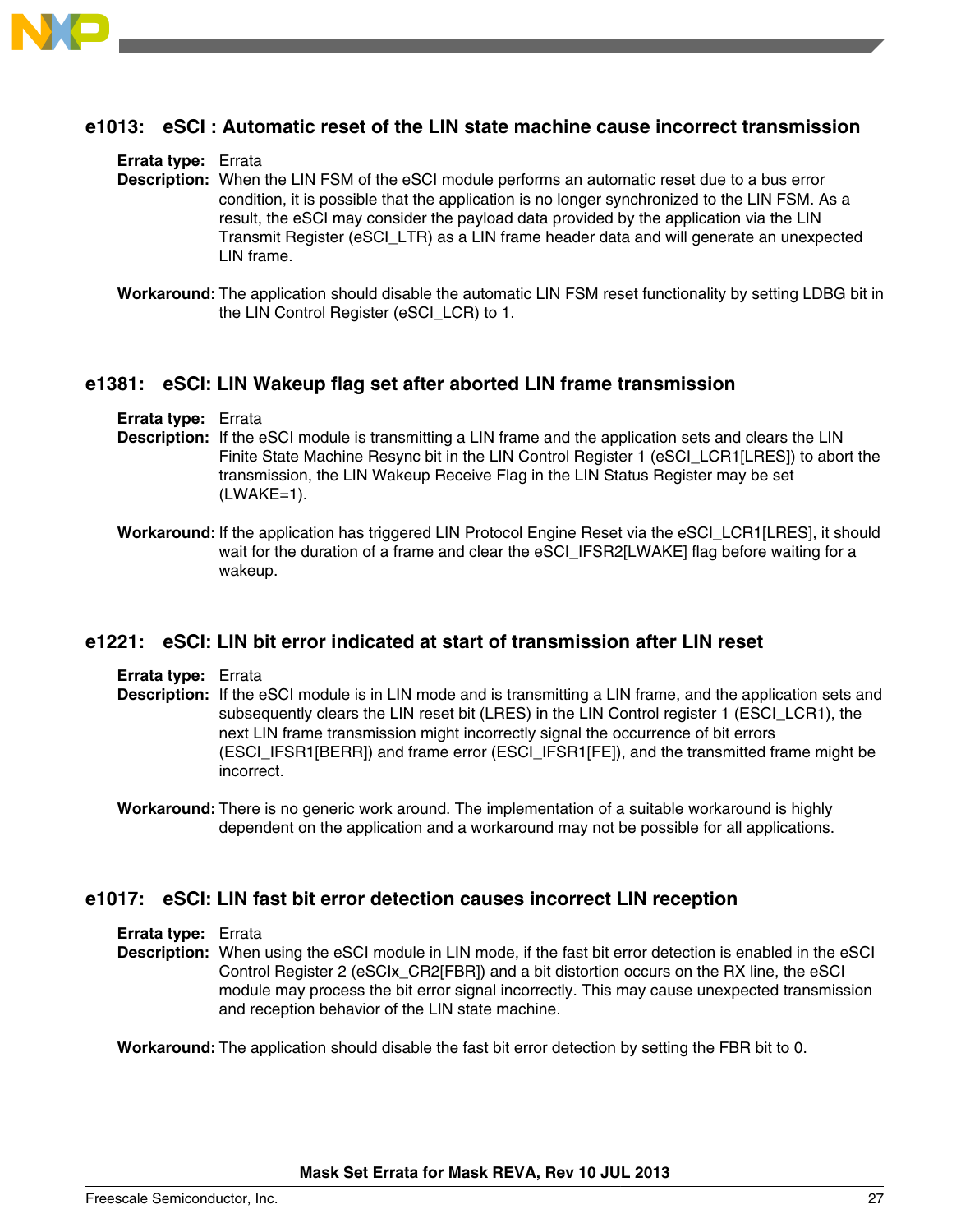

# **e2190: eSCI: LIN slave timeout flag STO not asserted if CRC is received too late**

#### **Errata type:** Errata

**Description:** The eSCI module will not assert the Slave-Timeout Flag (STO) in the eSCI LIN Status Register 1 (LINSTAT1) if the checksum field of on RX frame is received later than the time given in the Timeout Value (TO) field of the LIN RX control header.

> If the checksum field of on RX frame is not received at all, The STO flag will not be set and the LIN FSM will wait forever.

**Workaround:** The application should use a timer external to the eSCI module, that is started when a LIN RX frame transmission is started with an expiration time programmed to the expected duration of the reception. The timer is stopped, when the eSCI module signals the end of the LIN frame reception. If this timer expires, the eSCI has ran into the slave timeout condition. In this case, the application should clear the SCICR2[TE] and SCICR2[RE] bits to disable the transmitter and receiver, and should set the LINCTRL1[LRES] bit the reset the eSCI internal LIN slave and master tasks. To resume LIN frame data transmission the application should enable the transmitter and receiver and clear the LINCTRL1[LRES] bit to enable the LIN slave and master tasks.

# **e1614: eSCI: Low pulse on LIN RX line may prevent assertion of transmit data ready flag ESCI\_SR[TXRDY]**

**Errata type:** Errata

**Description:** If the eSCI module is in LIN mode and receives a low pulse on the RX line while transmitting a frame header or a stop bit, the eSCI internal LIN master and slave tasks may be stopped, and the transmit data ready flag ESCI\_SR[TXRDY] will never be asserted again.

Each of the following scenarios of the RX low pulse may provoke this erroneous behavior.

a) The low pulse begins less than 12 bits before the start of the break character, and ends at least 21 bits and at most 30 bits after the start of the break character.

b) The low pulse begins at least 13 bits and at most 14 bits after the start of the break character, and ends at least 22 bits after the start of the break character.

- c) The low pulse begins during the stop bit and has duration of at least 2 bits.
- **Workaround:** The application should use a timer external to the eSCI module, that is started when a LIN frame transmission is started with an expiration time programmed to the expected duration of the transmission. The timer is stopped, when the eSCI module signals the end of the LIN frame transmission.

If this timer expires, the eSCI tasks have been stopped internally. In this case, the application should clear the Transmit Enable (SCICR2[TE]) and the Receive Enable (SCICR2[RE] bits to disable the transmitter and receiver, and should set the LIN FSM resync (LINCTRL1[LRES]) bit the reset the eSCI internal LIN slave and master tasks.

To resume LIN frame data transmission the application should enable the transmitter and receiver and clear the LINCTRL1[LRES] bit to enable the LIN slave and master tasks.